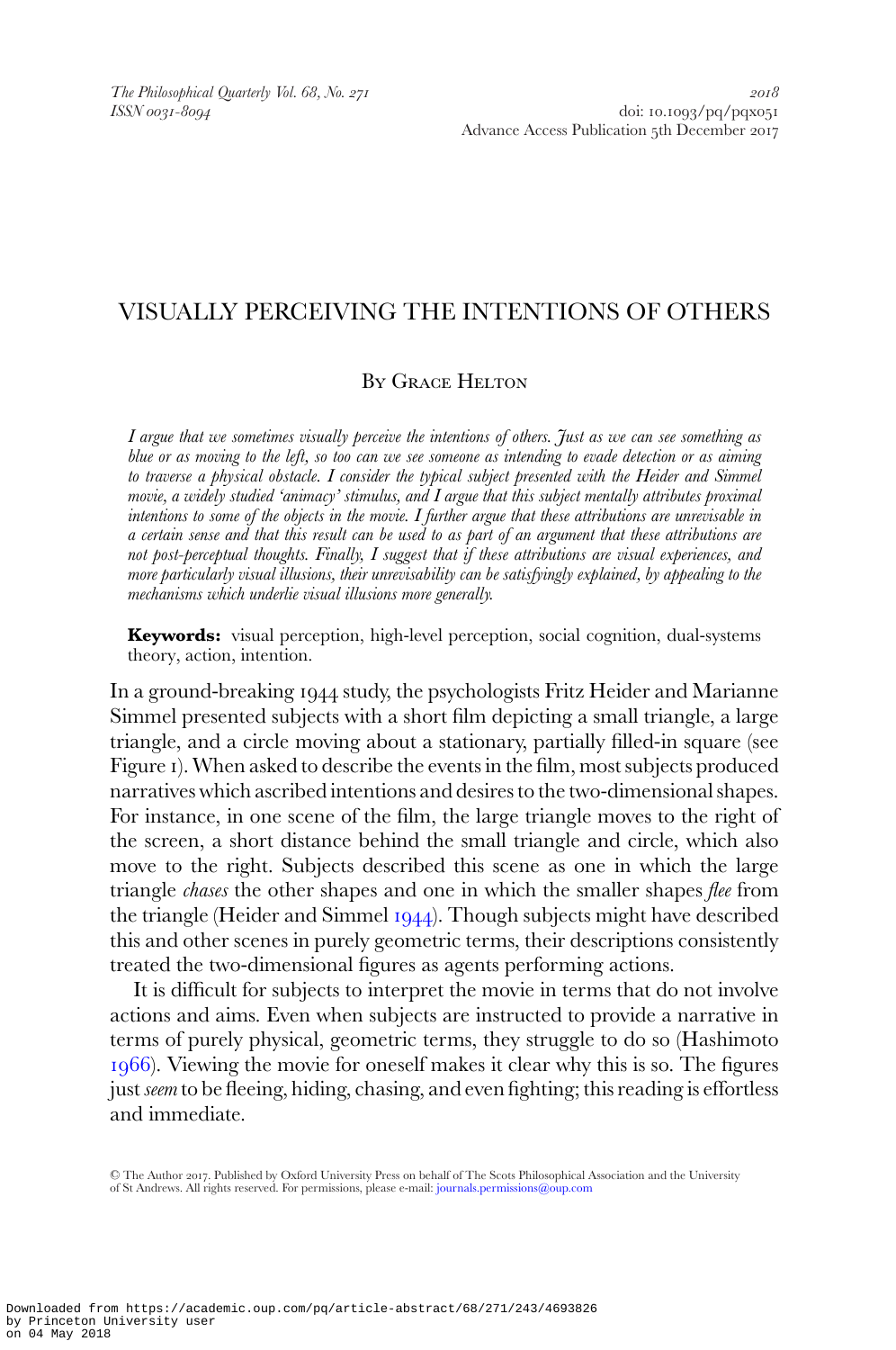<span id="page-1-0"></span>

**Figure 1.** Screenshot from the Heider & Simmel movie.

These results suggest that the typical subject viewing the Heider and Simmel movie *experiences* the two-dimensional shapes as fleeing, hiding, and chasing, in some sense of 'experiences'. The question remains what kind of experience this is. What kind of mental attitude or attitudes make up this experience? To keep things concrete, I will focus on the representation of the smaller shapes fleeing the large triangle, which I will refer to as *the '*fleeing*' mental state*. On one view, the subject in this state *visually perceives* the smaller shapes as fleeing the triangle (Carruthers [2015](#page-20-1); Gallagher [2008](#page-20-2); Scholl and Gao [2013](#page-21-1); Scholl and Tremoulet [2000](#page-21-2)). On another view, the subject in this state merely perceives shape, colour, and movement features, and the perception of these features quickly and automatically generates a post-perceptual *thought* that the smaller shapes are fleeing the triangle (Butterfill  $2009$ :  $408-9$ ).<sup>[1](#page-1-1)</sup> These views don't exhaust possible explanations of the 'fleeing' state, but I take them to be more plausible than other explanations (I defend this presumption in Sections I and V.2).

I will argue that the typical subject viewing the Heider and Simmel movie visually perceives the smaller shapes as fleeing the triangle. Moreover, in visually perceiving the smaller shapes as fleeing the triangle, this subject perceives the smaller shapes as acting on a certain *proximal* intention, the intention of evading the large triangle. Thus, just as we can visually perceive something as blue or as moving to the left, so too can we visually perceive the intentions of others. In the case of the Heider and Simmel movie, the visual experience

<span id="page-1-1"></span><sup>&</sup>lt;sup>1</sup> Prinz ([2005](#page-21-3), [2007](#page-21-4)) rejects the view that we perceive features beyond 'intermediate-level' features such as shape, colour, and motion. Spaulding ([2015](#page-21-5)) permits that we might perceive motor intentions but denies that we perceive other kinds of intentions. Shea ([2014](#page-21-6): 85–6), following Carey ([2009](#page-20-3)), places the representation of animacy in a borderline case, of a kind that is neither determinately cognitive nor determinately perceptual.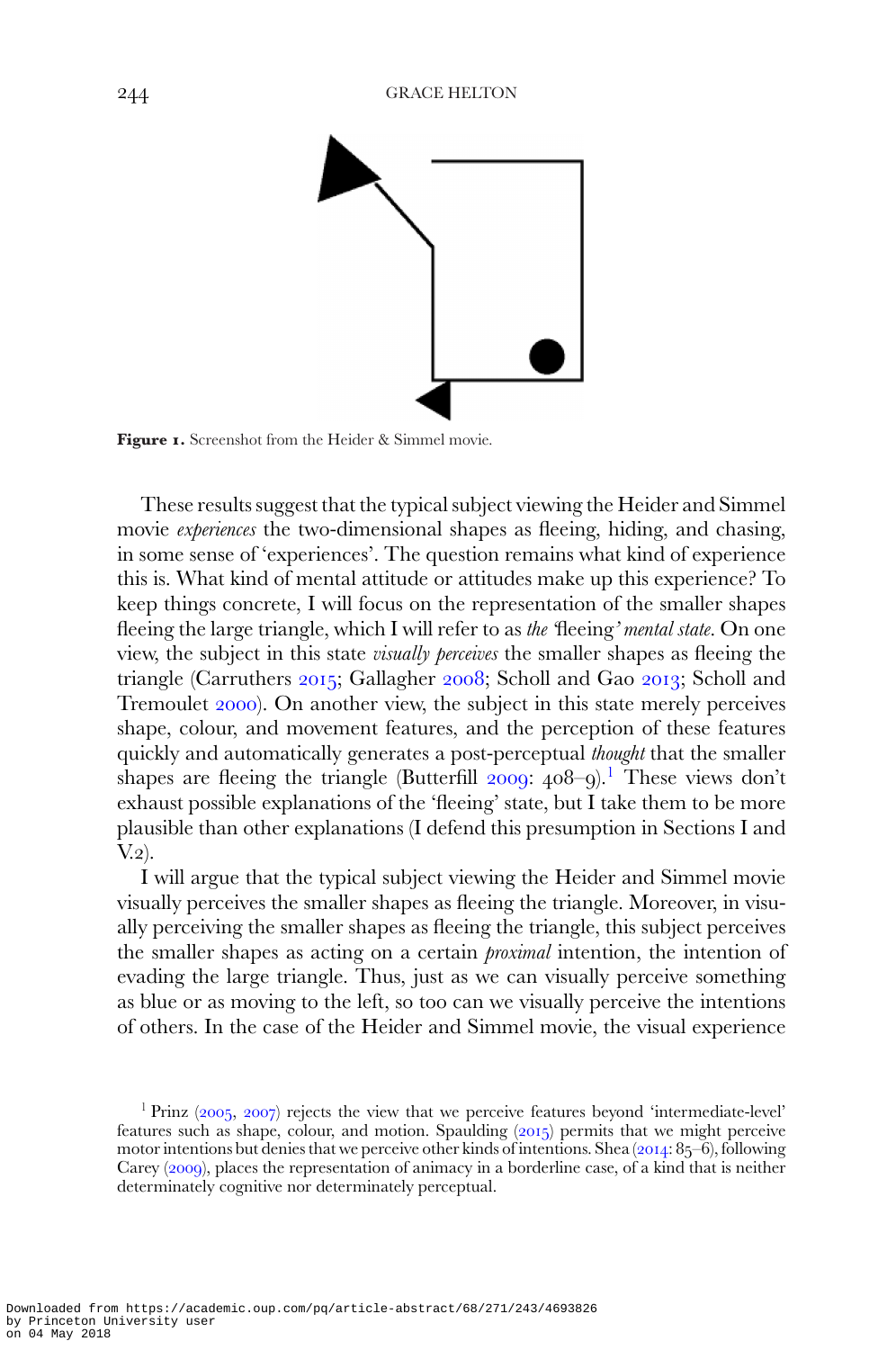as of the intentions of others is a visual illusion, on a par with more familiar illusions such as the Müller-Lyer Illusion.

Though I will ultimately reject *the cognitive explanation* of the 'fleeing' mental state, on which this state is a thought, one of the aims of this paper is to show that the cognitive explanation is much more resilient than its opponents have supposed. In particular, a version of the cognitive explanation which appeals to automatically and quickly generated thoughts—what are sometimes called *System 1*thoughts—can accommodate the phenomenology of the 'fleeing' state.

The argument I offer in favour of the view that we can visually perceive others' intentions is rooted in the claim that the 'fleeing' mental state is, in a certain sense, *unrevisable*. This is the claim that the subject who tokens the 'fleeing' state is psychologically incapable of rationally revising that state in response to at least some kinds of conflicting evidence. (In Section IV, I clarify this claim and distinguish it from the stronger claim that the 'fleeing' state is *cognitively impenetrable.*) Drawing on empirical evidence, I mount an inductive argument that the view that the 'fleeing' state is a thought cannot accommodate the fact that the 'fleeing' state is unrevisable. This is because thoughts have a capacity to be rationally revised in response to conflicting evidence, though this capacity is often not realized. (Not all thoughts have this capacity; delusions lack it. In Section V.3, I offer different grounds for thinking that the 'fleeing' state is not a delusion.) In contrast, the view that the 'fleeing' state is a visual experience can satisfyingly explain this state's unrevisability.

The strategy I employ to argue that the 'fleeing' mental state is a visual experience reflects a deeper suggestion about what, in general, might distinguish perceptual states from the thoughts they elicit. The suggestion is that at least some perceptual states are not rationally revisable in response to counterevidence, whereas thoughts are rationally revisable in response to such evidence.

Here is the plan for the paper. In Section I, I clarify the thesis and suggest some reasons it matters. In Section II, I argue that the visual explanation of the 'fleeing' mental state is initially plausible. In Section III, I argue that a certain construal of the cognitive explanation is also initially plausible. In Section IV, I adduce empirical evidence in favour of the view that the 'fleeing' state is unrevisable. In Section V, I argue that the cognitive explanation of the 'fleeing' state cannot account for the fact that the 'fleeing' state is unrevisable. In Section VI, I show how the visual explanation can satisfyingly explain the unrevisability of the 'fleeing' state, and I conclude in favour of this explanation.

## I. THE THESIS AND WHY IT MATTERS

The thesis of this paper is that we sometimes visually perceive the intentions of others. In the relevant sense, visual perception is the kind of environmentally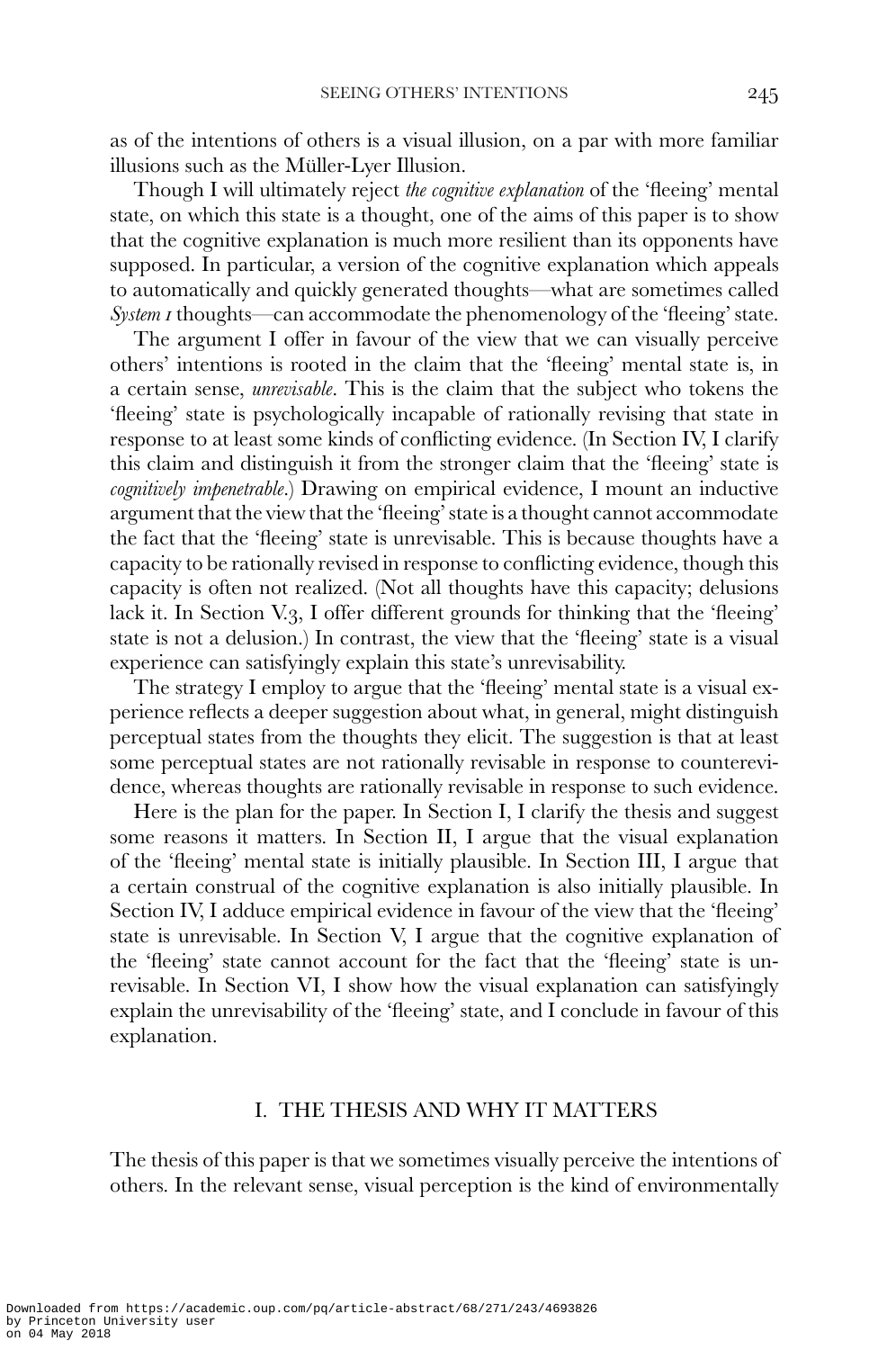triggered experience whose paradigm instances include seeing something as blue and seeing something as spherical. If the present thesis is true, then there is a kind of parity between the paradigm instances of visual perception and the visual perception of the intentions of others: if and insofar as a completed cognitive science must account for the visual experience of (say) colour, so too must a completed cognitive science account for the visual experience of the intentions of others.

Relatedly, the thesis that we visually perceive the intentions of others will not turn out to be true if we merely see others' intentions in an extended sense of 'see', e.g. in the sense of 'see' in which one might read pre-election polls and *see* who the election's victor will be.

Notice that the claim that we visually perceive others' intentions is neutral on the question of whether the relevant visual experiences are themselves partly constituted by cognitive elements.[2](#page-3-0) The paper's thesis is that others' intentions are sometimes represented by visual experiences, not merely by *post*-perceptual thoughts.

The claim that we visually perceive the intentions of others is the claim that we sometimes enjoy visual experiences *as of* the intentions of others. These experiences are not necessarily accurate. Just as one might inaccurately perceive a red object *as* blue or a two-dimensional object *as* three-dimensional, so too might one inaccurately perceive some entity which lacks a certain intention *as* possessing that intention. Relatedly, the locution 'perception *as*  $\phi f \Phi'$  is conventionally non-committal as to whether the relevant perceptual state is accurate, and the locution 'perception  $\mathit{of} \, \Phi$ ' is conventionally reserved for accurate perception. I generally adhere to this convention but occasionally abandon it for the sake of naturalness. Throughout, all talk of perception should be understood to be talk of 'as of' perception.

The present thesis is the claim that our visual experiences sometimes ascribe to others the feature of *in fact* possessing a certain intention. This thesis will not turn out to be true if visual experiences only ever ascribe to others the perceiver-dependent feature of *seeming* to possess a certain intention. Relatedly, I am presuming a substantive, if widely held, view about perceptual content: that perception sometimes ascribes perceiver-independent features to objects, such as *being spherical* or *being grooved*. This view contrasts with the view that perception only ever ascribes perceiver-dependent features to objects, such as *seeming spherical* or *seeming grooved* (Glüer [2009](#page-20-4); Cf. Brogaard [2014](#page-19-1)).

The thesis should further be clarified as the claim that *typical* humans sometimes perceive the intentions of others. If humans have this capacity, they have it contingently. Such humans might have been otherwise, as demonstrated by the fact that many humans *are* otherwise. For instance, subjects who are autistic

<span id="page-3-0"></span><sup>&</sup>lt;sup>2</sup> For defences of this view, see: Byrne ([2009](#page-20-4)), Carruthers ([2015](#page-20-1)), Glüer (2009), and Quilty-Dunn ([2015](#page-21-7)).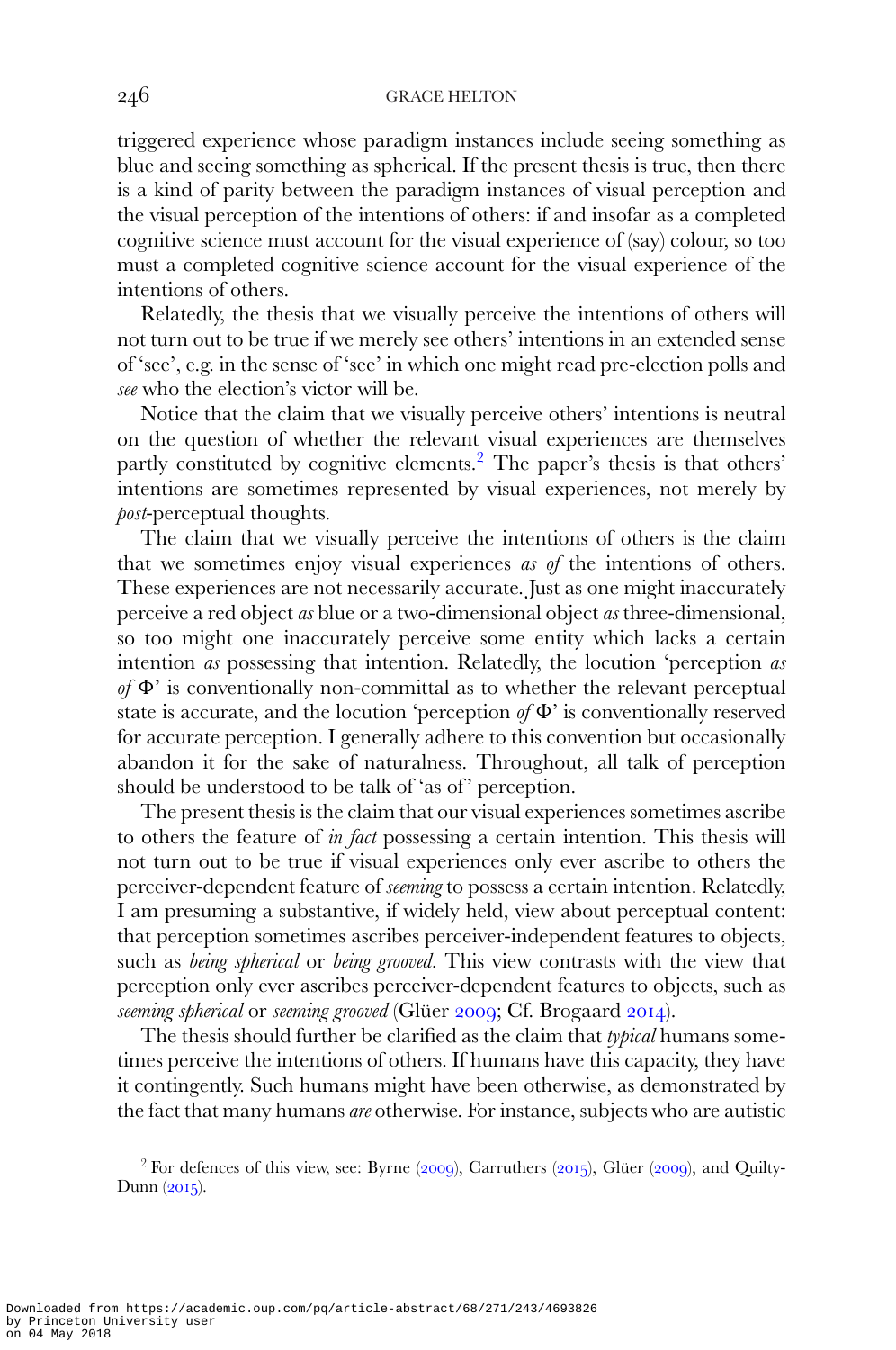or who have legions of the amygdala do not visually perceive the intentions of others (Congiu, Schlottmann and Ray [2010](#page-20-5); Heberlein and Adolphs [2004](#page-20-6)).

The argument I will make in favour of the thesis draws on cases of inaccurate representation and thus, can at most establish that there are visual illusions as of the intentions of others. One might reasonably wonder whether we ever accurately visually perceive others' intentions. I am presuming that if we ever inaccurately perceive others' intentions, then it is overwhelmingly likely that we also sometimes accurately perceive others' intentions. For it would be very surprising if the inaccurate representation as of the smaller shapes fleeing the triangle were a visual experience, but the accurate representation as of (say) a cat fleeing an overly friendly toddler were not a visual experience. Given the subjective and functional similarities of these representations, we can safely assume that they belong to the same mental kind.

Finally, the present thesis is restricted to the claim that we can visually perceive proximal intentions that are bound up with paradigm prey/predator activities, such as fleeing, chasing, fighting, seeking, and hiding. I take it to be an open question whether other intentions are perceived. My reason for focusing on these intentions is that their representations are cross-culturally invariant and diachronically stable, and my argument exploits these features.

Likewise, the present thesis is neutral on the question of whether mental states other than intentions—such as emotions and thoughts—are perceived. It is feasible that the present argument might be suitably modified to establish the perception of other mental states, but determining whether the argument might be so extended would require an examination of several issues which are beyond the scope of this paper.[3](#page-4-0)

What is the import of the claim that we perceive intentions that are bound up with prey/predator activities? One reason this claim matters is that it might explain how typical subjects form at least some of their beliefs about others' mental states. The thesis would at least clear ground for a *direct perceptual view* of acquiring beliefs about others, on which subjects at least sometimes form beliefs about others' mental states via perception, without any mediating inference (see, e.g. Gallagher [2008](#page-20-2)).

Another reason it matters whether typical subjects perceive others' intentions is that this claim might illuminate certain *disorders of theory of mind*, such as autism spectrum disorders, since these involve deficits in attributing intentions (Congiu, Schlottmann and Ray [2010](#page-20-5)). Of course, such disorders do not merely involve deficits in the attributions of prey/predator intentions. Nevertheless, the result that non-autistic subjects perceive such intentions, whereas autistic

<span id="page-4-0"></span><sup>&</sup>lt;sup>3</sup> One such issue is whether emotions or other mental states partly constitute some of the actions we perceive; for my argument relies on the claim that certain intentions partly constitute some of the actions we perceive.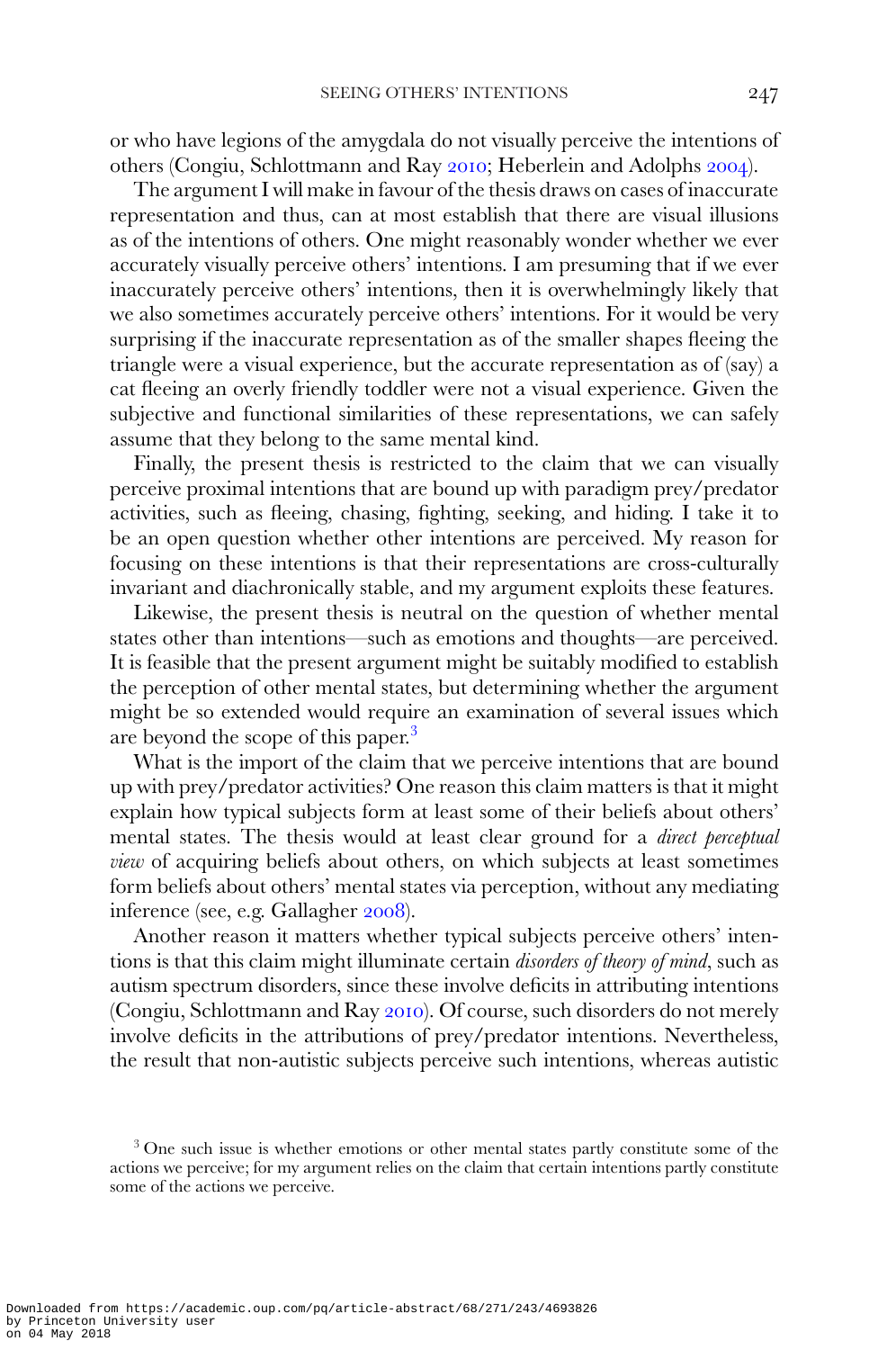subjects do not, raises the possibility that some of the other deficits associated with autism are rooted in a more basic perceptual deficit.

Another reason it matters whether we can visually perceive others' intentions is that if we can, this would tell in favour of the disputed claim that we can perceive at least some *high-level features*. High-level features are any features other than *low-level features*, whose paradigmatic instances in the visual domain include shape, colour, and motion. It has recently been proposed that we can visually perceive a range of high-level features, including artefactual features (e.g. *being a guitar*), absence features, event-causal features, natural kind features (e.g. *being a lemur*), social features (e.g. *being masculine*), and moral features (Audi [2013](#page-19-3); Bayne [2008](#page-19-4), [2009](#page-19-5); Block [2014](#page-19-6); Butterfill [2009](#page-19-0); Chappell [2008](#page-20-7); Cullison [2010](#page-20-8); Farennikova [2013](#page-20-9), Fish [2012](#page-20-10); Nanay [2011](#page-21-8)a; Scholl and Tremoulet [2000](#page-21-2); Siegel [2005](#page-21-3), [2010](#page-21-10); Sorensen [2012](#page-21-11); cf. Prinz 2005, [2007](#page-21-4); Rips [2011](#page-21-12)).<sup>[4](#page-5-0)</sup> My argument that we visually perceive the intentions of others might in principle be used to show that we visually perceive other kinds of high-level features.

Before proceeding to the visual and cognitive explanations of the 'fleeing' state, it may be worth justifying why I focus on these views. Why, for instance, do I not take seriously the view that the 'fleeing' state is a merely entertained thought, of the sort the subject does not endorse?

Merely entertained thoughts typically cease to exist when certain of their subject's aims are fulfilled (Shah and Velleman [2005](#page-21-13): 498). For instance, the geometry student tasked with proving that no triangle has four sides might, for the purpose of proving otherwise, entertain the thought that there exists some triangle that has four sides. Once this student has derived a contradiction, she will no longer retain this assumption, since it has served its purpose. In contrast, the 'fleeing' mental state persists so long as the relevant stimulus is present, whether or not this state has satisfied its subject's aims. So, I take it to be unlikely that the 'fleeing' state is a merely entertained thought.

## II. THE INITIAL PLAUSIBILITY OF THE VISUAL EXPLANATION

On the visual explanation of the 'fleeing' mental state, this state is a visual experience. But what is it to see someone as *fleeing*? In this section, I argue that the visual experience as of someone fleeing is, at least in part, a visual experience as of someone acting on a proximal intention of evasion. There are three steps in this argument: first, the activity of fleeing is partly made up of a proximal intention of evasion. Second, the fact that fleeing constitutively involves such an intention is an easily conceptually accessible fact. Third,

<span id="page-5-0"></span><sup>4</sup> For a discussion of the relevance of high-level perception for epistemology and philosophy of action, see Helton ([2016](#page-21-14): 853).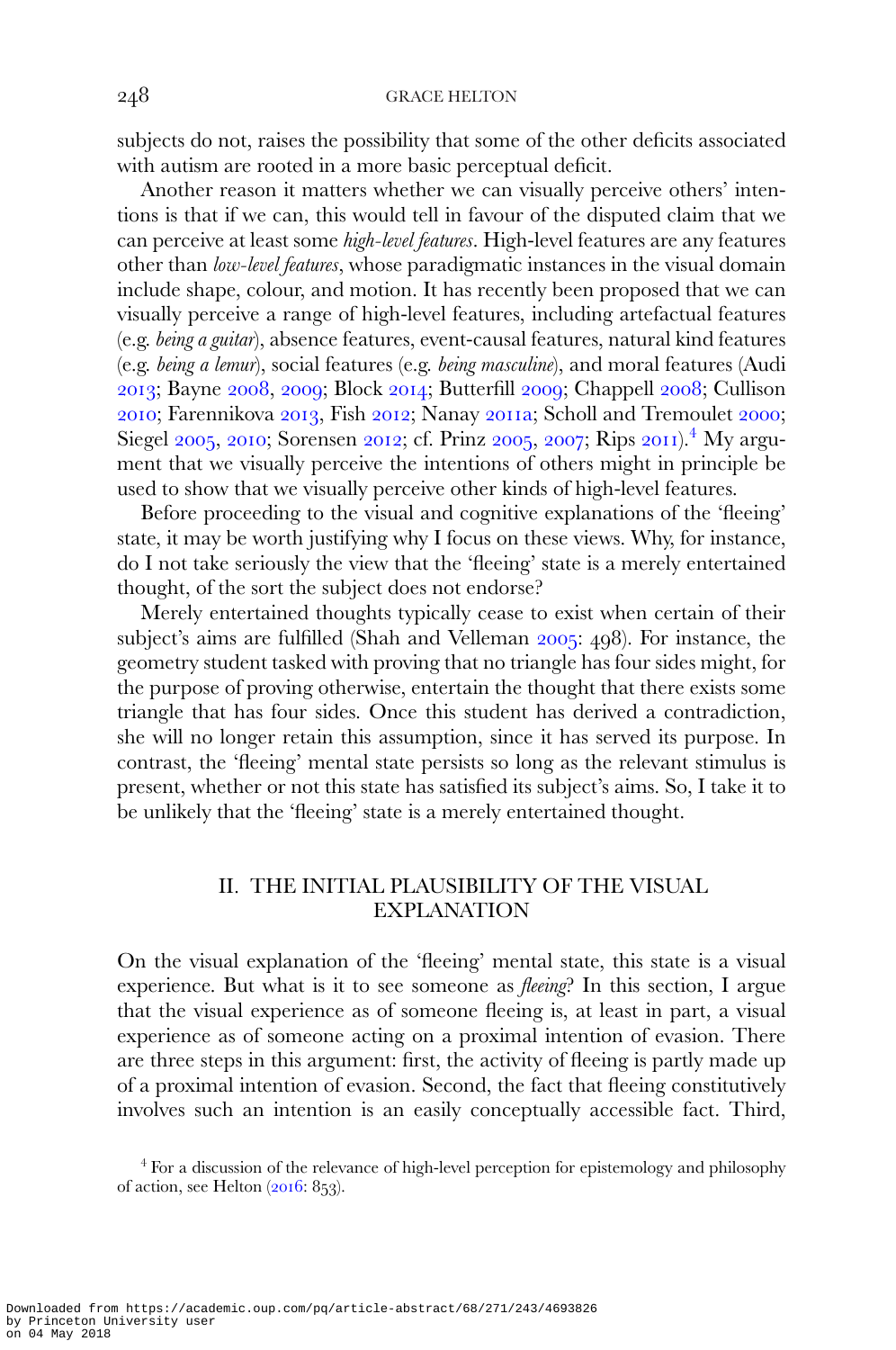a certain *perceptual closure principle* holds: if some feature  $\Phi$  is at least partly constituted by some feature  $\Psi$  and this relation is easily conceptually accessible, then to perceive  $\Phi$  is thereby to perceive  $\Psi$ .

### *II.1. The 'fleeing' mental state as attributing intention*

It is essential to my argument that subjects who view the Heider and Simmel movie represent the figures as performing actions, not merely as moving. Actions necessarily involve agents and, at least very often, aims. Recall that subjects describe the figures' movements in richly agential terms, such as *fleeing*, *hiding*, *fighting*, and *chasing*. Recall further that subjects struggle to describe these movements in purely geometric terms, such as *moving to the right* or *moving in front of* (Hashimoto [1966](#page-20-0); Heider and Simmel [1944](#page-21-0)). The most straightforward explanation of these results is that subjects represent the figures as performing actions, such as fleeing and chasing, not merely as moving.

At least some actions, such as fleeing, are partly constituted by proximal intentions. Before arguing for this claim, it may be useful to illustrate the difference between proximal and *distal* intentions: my six-year-old nephew sometimes catches my eye, grins maniacally, and then runs away from me. He knows that when he does this, I'm likely to chase him, catch him, and tickle him. In running away from me, my nephew acts on the distal intention of getting caught, since his ultimate aim is to get me to catch him and tickle him. But in fleeing, he acts on the proximal intention of evading me. My nephew's distal and proximal intentions thus come apart.<sup>5</sup>

The following example suggests that a proximal intention of evasion is necessary for some act to count as fleeing: suppose you go on a jog in a wooded area. Unbeknownst to you, a curious squirrel scampers after you. Intuitively, you do not flee the squirrel, even though you do self-propel away from the squirrel. Plausibly, the reason your self-propulsion away from the squirrel does not count as an act of fleeing the squirrel is that you lack a proximal intention to *evade* the squirrel. This suggests that such an intention is a necessary condition on fleeing.

The fact that fleeing is partly made up of a proximal intention of evasion is a conceptually accessible fact; this fact can be accessed just by reflecting on cases such as the 'squirrel' case, without empirical investigation. In this way, this fact is unlike the fact that the sun is larger than the earth and unlike the fact that water is composed of  $H_2$ o. Moreover, the fact that fleeing is made up of a proximal intention of evasion is *easily accessed* by reflecting on relevant cases. Discovering this fact does not require extensive or effortful deliberation, nor does it require theoretically sophisticated background assumptions beyond those demanded by ordinary reasoning.

<span id="page-6-0"></span><sup>&</sup>lt;sup>5</sup> This distinction roughly follows Mele ([1992](#page-21-15)).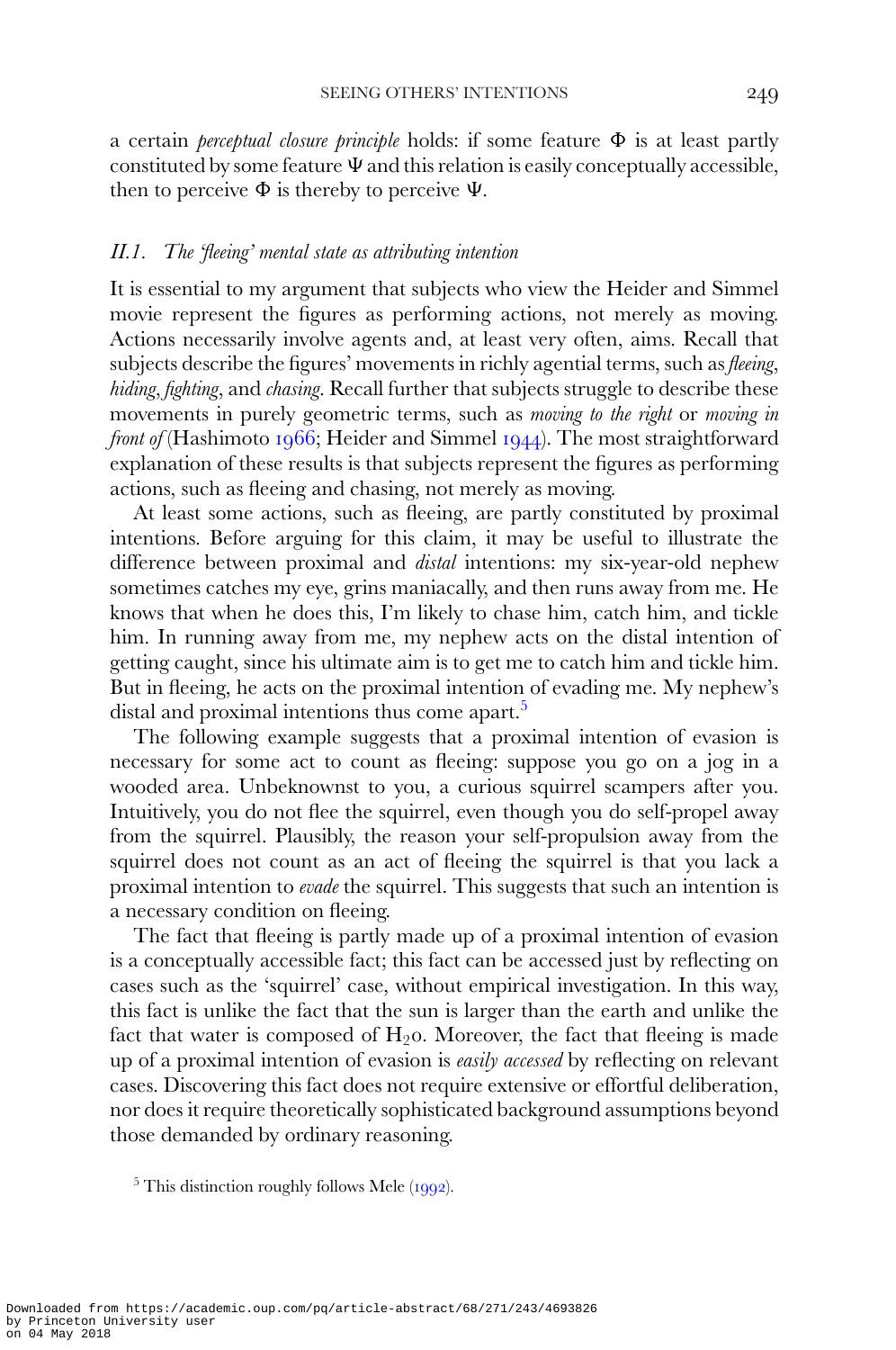#### 250 GRACE HELTON

Why does it matter that the relation between fleeing and an intention of evasion is easily conceptually accessible? The relevance is that perceptual content adheres, I submit, to the following *perceptual closure principle*:

If: S perceives  $\Phi, \Phi$  is at least partly constituted by some feature  $\Psi, \underline{\text{and}}$  this relation is easily conceptually accessible, then: in perceiving  $\Phi,$  S thereby perceives  $\Psi.$ 

The reason to accept the perceptual closure principle is that it gives the intuitively correct result in a wide range of cases. For instance, it permits us to say that the subject who perceives some entity as square thereby perceives that entity as a closed geometric figure; that the subject who perceives some entity as azure thereby perceives that entity as blue; and that the subject who perceives some entity as moving thereby perceives that entity as changing in location.

At the same time, the perceptual closure principle does not force us to accept certain less-than-intuitive results. For instance, it does not force us to say that subjects perceive all features which are metaphysically entailed by those they perceive. Suppose that as it turns out, every feature metaphysically entails the feature *not being a square circle*. The closure principle does not predict that the subject who perceives (say) redness thereby also perceives the feature *not being a square circle.* This is because the feature *not being a square circle* does not constitute the feature *being red*, and the closure principle pertains only to features which at least partly constitute perceived features.

Likewise, the perceptual closure principle is neutral on the controversial question of whether we perceive natural kinds. For instance, it is neutral on the question of whether the subject who perceives a glass of water thereby perceives  $H_2$ o and on whether the subject who perceives a patch of light thereby perceives electromagnetic radiation. Since neither the relation between water and  $H_2$ o nor the relation between light and electromagnetic radiation is conceptually accessible, the principle is silent on such cases.

Finally, the perceptual closure principle does not force us to say that we can perceive arcane aspects of perceived features. For instance, there is a lively philosophical literature on the metaphysics of holes. One controversy is whether holes are immaterial (Casati and Varzi [2014](#page-20-11)). Suppose that as it turns out, holes are immaterial. Suppose further that this fact is in principle conceptually accessible. The perceptual closure principle would not force us to say that the subject who perceives some entity as a hole thereby perceives that entity as immaterial. The perceptual closure principle pertains only to easily accessible facts, and the fact that holes are immaterial particulars is presumably not easily accessible, as evidenced by the large and contentious philosophical literature devoted to settling this fact[.6](#page-7-0)

<span id="page-7-0"></span> $6$  The question of whether we perceive holes' arcane traits is from Siegel ( $2009$ ).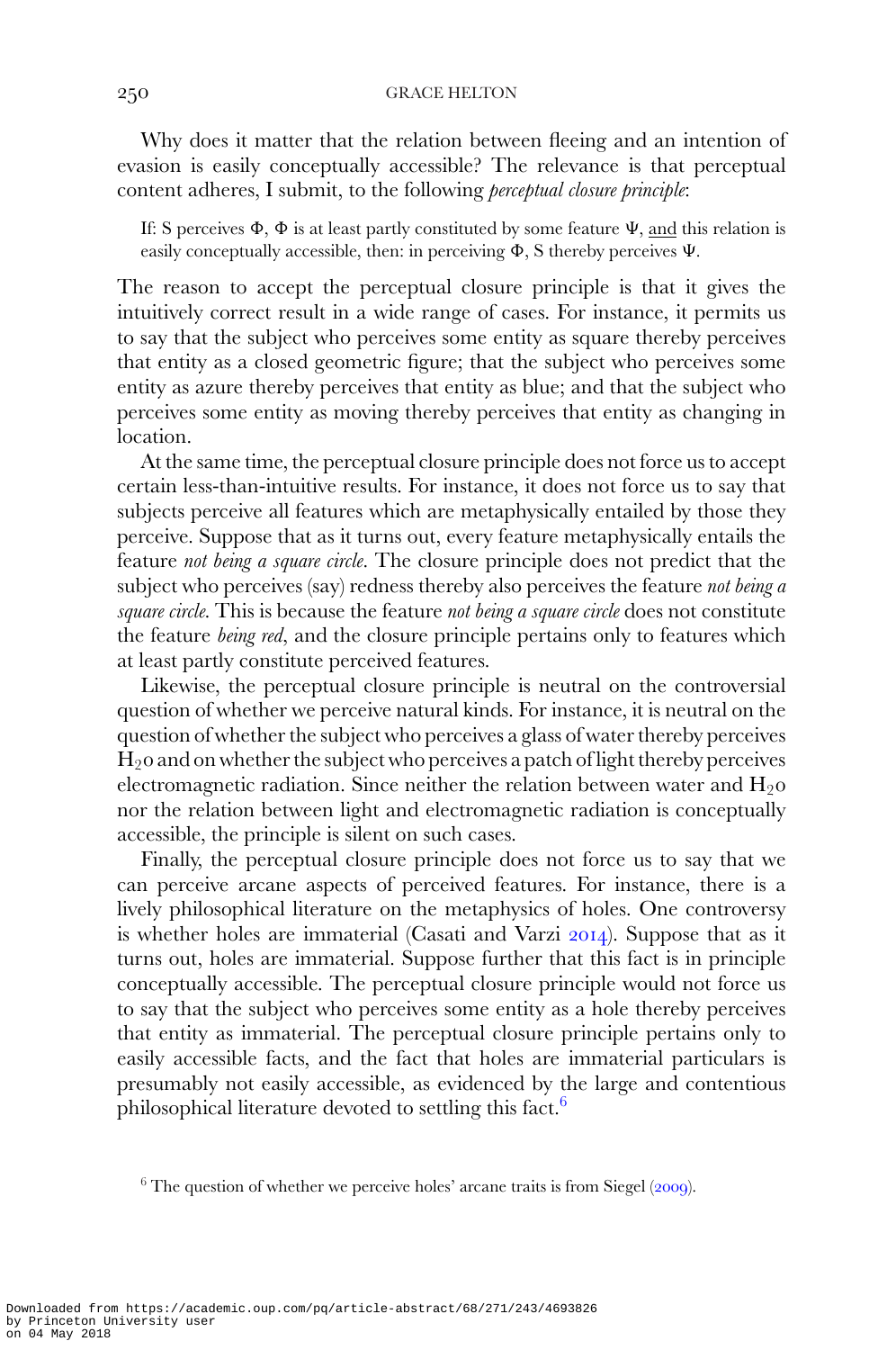So far, I've suggested that fleeing is partly comprised of a proximal intention of evasion and that this fact is easily conceptually accessible. By combining these claims with the perceptual closure principle, we obtain the result that to visually perceive some entity as fleeing is thereby to perceive that entity as proximally intending to evade someone or something else. Going forward, I will assume that this claim is true and will focus on defending the claim that subjects viewing the Heider and Simmel figure *visually perceive* the figures as fleeing, and do not merely judge, think, or otherwise non-perceptually represent these figures as fleeing.

## *II.2. An initial defence of the visual explanation*

Initial evidence for the view that the 'fleeing' mental state is a perceptual experience comes from the fact that the 'fleeing' state is generated quickly, effortlessly, and apparently non-inferentially. The view that the 'fleeing' state is a *visual* experience—not an auditory or other sort of perceptual experience—is supported by the fact that the 'fleeing' state is dependent on certain features present in the subject's low-level visual experience, such as directionality and speed (Gao, Newman and Scholl [2009](#page-20-12); Gao and Scholl [2011](#page-20-13); Scholl and Gao [2013](#page-21-1)).

One worry about the visual explanation of the 'fleeing' mental state stems from the fact that the nature of intentions is a fraught theoretical issue. It is controversial, for instance, whether intentions are causally efficacious in action and whether unforeseen consequences can count as intentional (Setiya [2015](#page-21-17)).

There are two worries in this vicinity. The first is the methodological concern that we will not be able to determine whether we see intentions prior to settling on a theory of the nature of intentions. The second is the concern that if intentions turn out to have a conceptually sophisticated nature, then it is implausible that they are perceived, since our ordinary visual experiences do not seem to attribute conceptually sophisticated features to the world.

Both of these concerns can be addressed simultaneously: if we perceive intentions at all, we perceive them without thereby perceiving arcane aspects of their nature. In general, perception as of  $\Phi$  does not typically (if ever) involve the perception as of the arcane features of  $\Phi$ . This point is cogently argued by Susanna Siegel, who makes it by reflecting on the question, already discussed, of what it is to perceive a hole:

Suppose you see some cheese with a hole in it  $\ldots$  According to one theory of the metaphysics of holes, they are immaterial particulars. According to an opposing theory, they are material but negative parts of material particulars. When the cheese appears to have a hole in it, does it appear to host an immaterial particular, or does it appear to have a material part – or neither, or both? . . . The best answer seems to be 'neither: '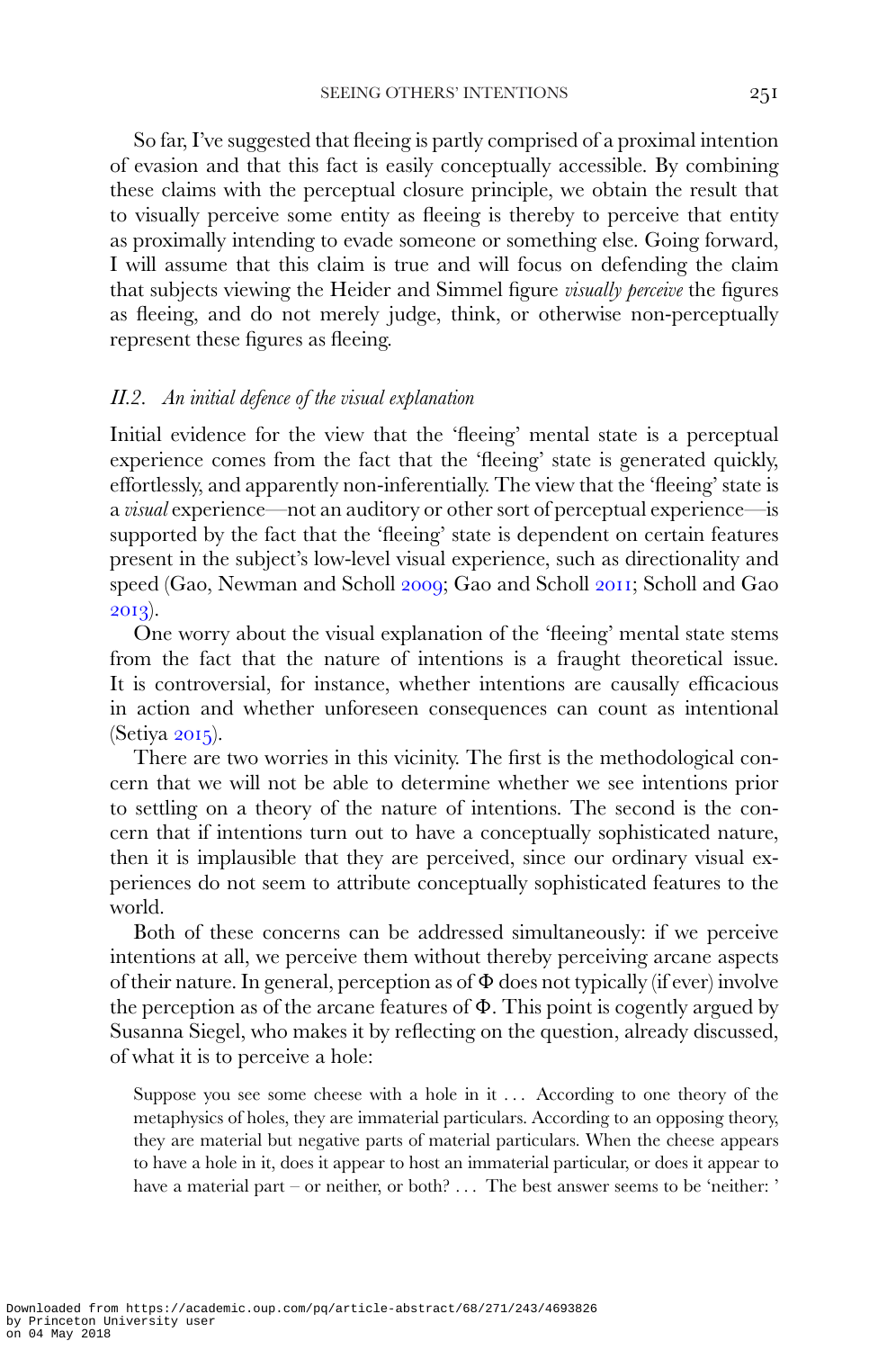#### 252 GRACE HELTON

visual experience just seems neutral on whether the hole in the cheese is a material but negative part or an immaterial part hosted by a material particular. (Siegel [2009](#page-21-16): 539) $^7$  $^7$ 

Just as we can perceive the hole in a slice of Swiss cheese without perceiving it as (say) a negative part of a material particular, so too can we perceive someone as proximally intending to evade someone or something else without thereby perceiving that intention as (say) necessarily causally efficacious. Our experience of others' intentions is simply silent about some of the more obscure metaphysical questions about intentions. Moreover, this result is consistent with the previously defended claim that easily accessible aspects of intentions are perceived.

## III. THE INITIAL PLAUSIBILITY OF THE COGNITIVE EXPLANATION

On the cognitive explanation, the 'fleeing' mental state involves visual perception as of shape, colour, and movement features, combined with a postperceptual thought, 'the smaller shapes are fleeing the triangle'. Visual experience itself does not represent the shapes as fleeing.

Because the 'fleeing' mental state is automatic, felt to be immediate, and unmediated by conscious inference, it might seem implausible that the 'fleeing' state is a thought. Such features are typically associated with perceptual states, not with thoughts. Indeed, some advocates of the view that we visually perceive the intentions of others have taken the presence of these features to tell against a cognitive explanation of experiences like the 'fleeing' state (Gallagher [2008](#page-20-2): 536–8; Scholl and Gao [2013](#page-21-1), Scholl and Tremoulet [2000](#page-21-2): 299). In this section, I show that a version of the cognitive explanation that appeals to *System 1* thoughts can account for these aspects of the 'fleeing' state.

System 1 thoughts are formed automatically, quickly, and as the result of non-conscious, heuristic processing. Though the product of non-conscious processing, System 1 thoughts are often themselves conscious. System 1 thoughts contrast with *System 2* thoughts, which are formed deliberatively, slowly, and as the result of explicit inference (Evans [2008](#page-20-14)). The following problem can be used to help illustrate System 1 thoughts. Try to answer it as quickly as you can:

If it takes 5 machines 5 minutes to make 5 widgets, how long would it take 100 machines to make 100 widgets?

If you are like most people, the answer *100 minutes* probably popped into your head (Thompson [2009](#page-21-18)). However, the correct answer to the question is

<span id="page-9-0"></span> $7$  Nanay ([2011](#page-21-19)b: 305–6) makes a similar point.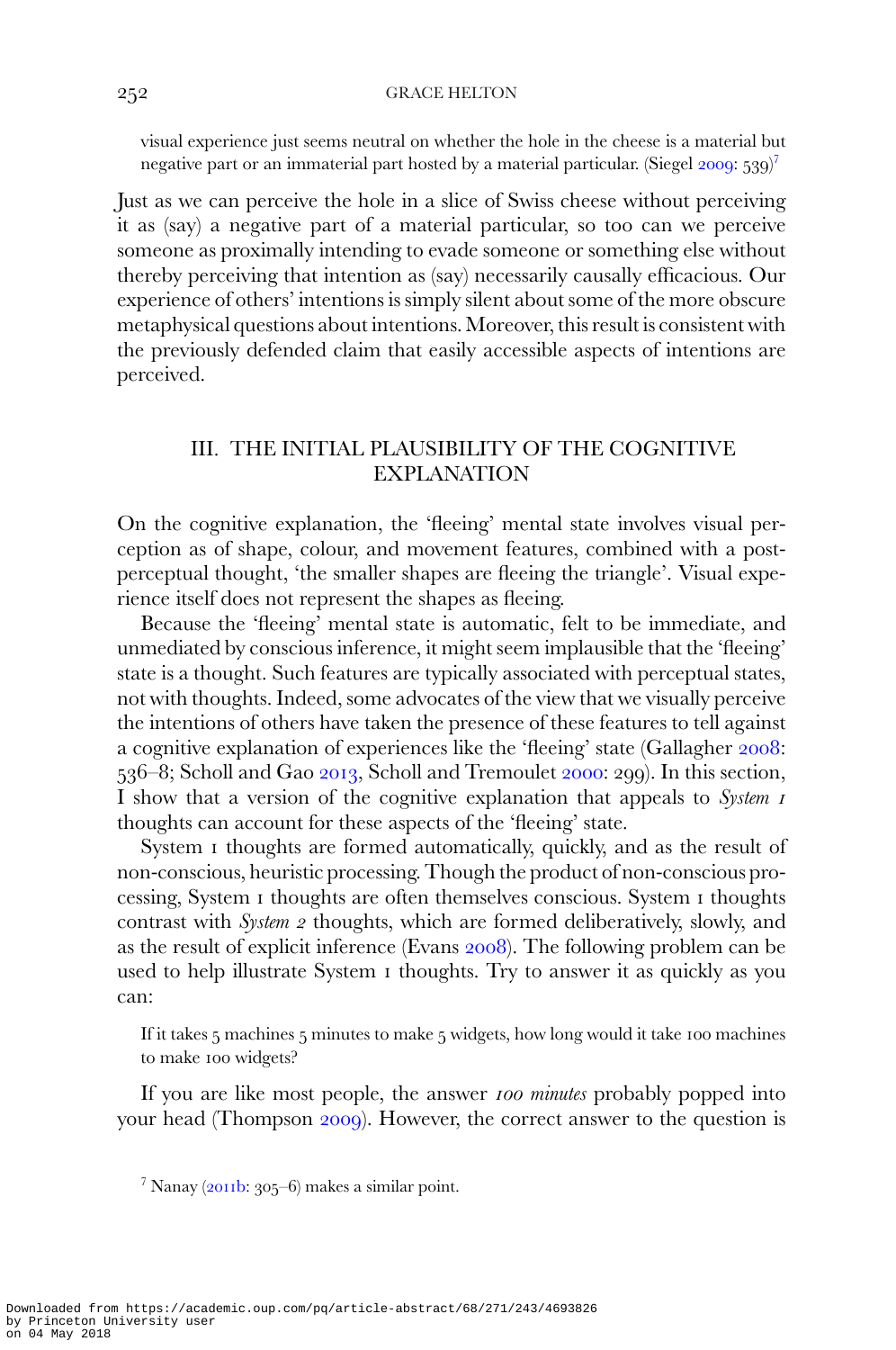*5 minutes*. The fact that most participants give an incorrect answer is somewhat surprising, given that the correct answer can be arrived at using a bit of simple algebra.<sup>[8](#page-10-0)</sup>

By what process do subjects generate the incorrect answer? It appears that subjects rely on a *matching heuristic*. Subjects notice the pattern *5:5:5* and the partially completed pattern *100:100:* , and they generate *100 minutes* as the correct answer (Thompson [2009](#page-21-18)).

Though subjects appear to be relying on a matching heuristic, it is very unlikely that subjects are aware that they are doing this. That is, this answer does not appear to be the result of conscious inference. Conscious inference is time consuming, and the incorrect answer is produced very quickly. Moreover, had subjects engaged in explicit inference, it is unlikely they would have opted for a matching heuristic, since a moment's consideration shows that the problem is not a matching task. Thus, on the best explanation, the attractive but incorrect response is the conscious output of a process which is itself nonconscious. Relatedly, the incorrect answer to the problem is not associated with a feeling of effort. One simply 'sees' the answer. In these respects, the incorrect response to the 'widgets' problem is a paradigm System 1 thought.

A version of the cognitive explanation which appeals to System 1 thoughts can accommodate the phenomenology of the 'fleeing' state. According to such an explanation, it is because the 'fleeing' thought is generated very quickly after the onset of the visual perception of shape and colour that there is no experienced temporal gap between the perception of these features and the thought, 'the smaller shapes are fleeing the triangle'. Further, the 'fleeing' thought is formed without conscious initiation or effort, which is why the subject does not experience initiation or effort. Finally, because the 'fleeing' thought is the conscious output of a non-conscious process, subjects are not consciously aware of forming an inference. In sum, the view that the 'fleeing' state is a System 1 thought can account for the fact that it just *seems* as though the smaller shapes are fleeing the triangle.

## IV. THE UNREVISABILITY OF THE 'FLEEING' MENTAL STATE

In this section, I argue that the 'fleeing' mental state is, in a certain sense, *unrevisable*. I will ultimately argue that the cognitive explanation cannot accommodate this fact, whereas the visual explanation can. The 'fleeing' state is unrevisable in the following sense:

<span id="page-10-0"></span><sup>&</sup>lt;sup>8</sup> Since 5 machines work at a rate of 1 widget per minute, 100 machines work at a rate of 20 widgets per minute. So, it will take 100 machines *5 minutes* to complete 100 widgets. This task is originally from the Cognitive Reflection Task (Frederick [2005](#page-20-15)).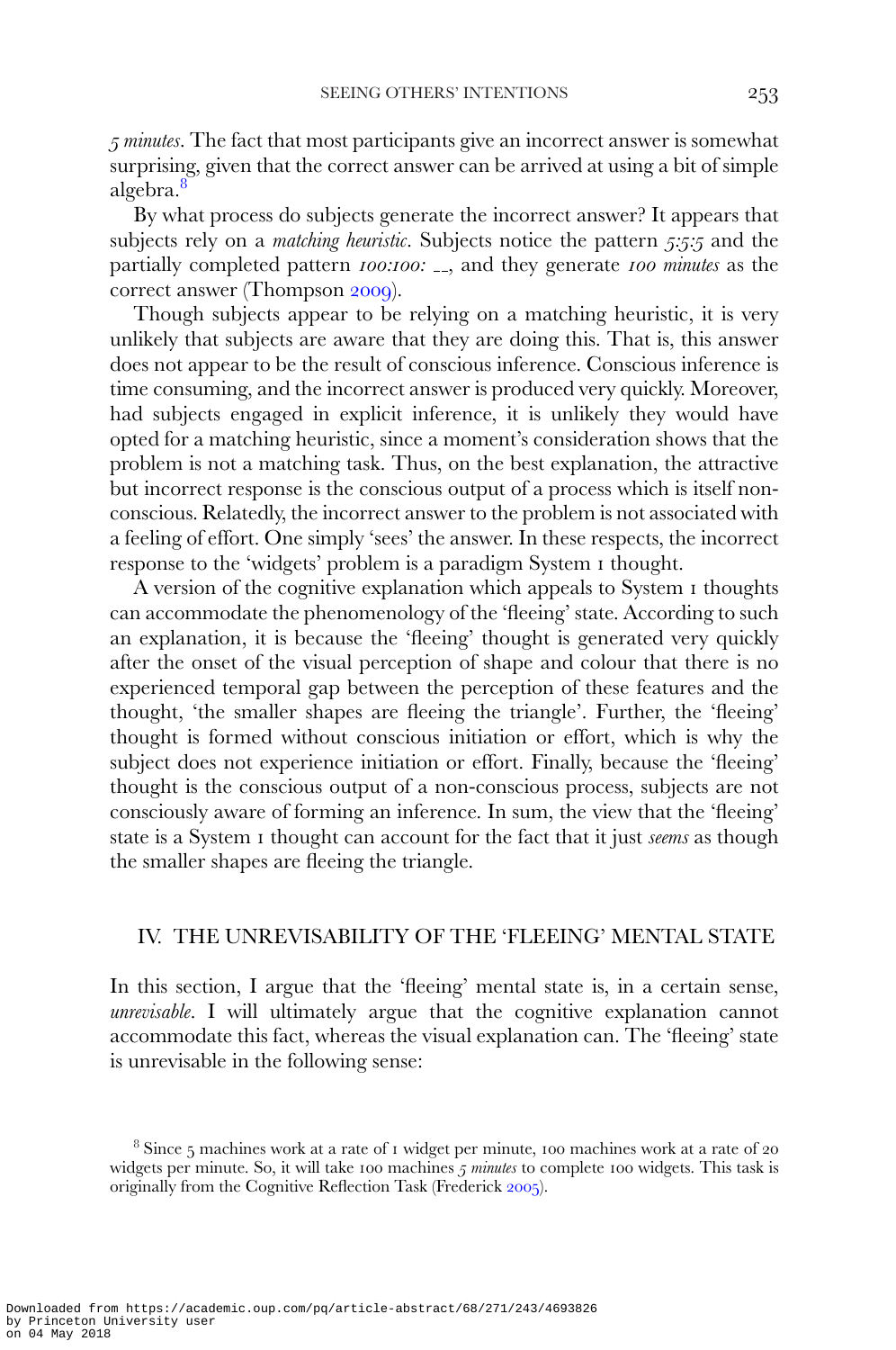#### 254 GRACE HELTON

UNREVISABILITY (dfn.) Let  $m$  be a mental state which represents  $p$  and which is tokened in some subject *S*. Then, *m* is unrevisable just in case there exists at least some kind of evidence *e* such that *m* is not rationally revised in response to *e*, in all worlds in which:

- (i) *S*'s core psychological mechanisms are held fixed,
- (ii) *e* is among *S*'s evidence, and
- (iii)  $e$  is all-things-considered evidence that  $p$  is false.

Unrevisability is a kind of nomic incapacity and more particularly, a kind of psychological incapacity. Thus, for some mental state to be unrevisable, it is not necessary that it be unrevised in all metaphysically possible scenarios. It need only be unrevised in all psychologically possible scenarios, and more particularly, in all scenarios in which the relevant subject's core psychological mechanisms are held fixed.<sup>[9](#page-11-0)</sup>

Some psychological mechanism is a core psychological mechanism for some subject just in case that mechanism is counterfactually robust and governs the revision of at least some of that subject's attitudes. Different kinds of attitudes are likely governed by different mechanisms of revision—e.g. emotions are likely governed by different mechanisms than those which govern thoughts or perceptual states. All of these are core mechanisms.

Even if we restrict our attention to typical adults, any attempted list of core psychological mechanisms will be vast and inevitably incomplete. Nevertheless, we can illustrate the notion of a core mechanism by considering the phenomenon of *cognitive dissonance*, which plays an important role in attitude regulation. Cognitive dissonance includes a mechanism which triggers a feeling of discomfort in response to inconsistent attitudes and further mechanisms which dispose subjects in a dissonant state to resolve their attitudes in the direction of greater mutual consistency (Harmon-Jones and Harmon-Jones [2007](#page-20-16)). All of these mechanisms are, for typical adults, core mechanisms, since they are counterfactually stable mechanisms which govern the revision of attitudes.

For a mental state to count as unrevisable, it must be incapable of *rational* revision. For a mental state to be rationally revised in response to counterevidence, that state must be reduced in strength or extinguished altogether; that state must not increase in strength or remain unchanged in strength (See

<span id="page-11-0"></span><sup>9</sup> One might wonder why I do not focus instead on the claim that the 'fleeing' state can exist at the same time as a thought that conflicts with it. If thoughts seldom or never conflict, this claim gives us some reason to think that the 'fleeing' state is not a thought. There is a reason to suppose that thoughts can and often do conflict (Byrne [2009](#page-19-2); Evans [2008](#page-20-14); Gertler [2011](#page-20-17); Helton [2015](#page-21-20); Huddleston [2012](#page-21-21); Mandelbaum [2014](#page-21-22); Mylopoulos [2015](#page-21-23); Quilty-Dunn [2015](#page-21-7)). Superstitious views can conflict with one's better judgement (Huddleston [2012](#page-21-21)). Certain highly intuitive but incorrect responses to mathematical puzzles can persist even after one learns those responses to be incorrect (Helton [2015](#page-21-20): 90–1; Mylopoulos [2015](#page-21-23): 768). So, I take the claim that the 'fleeing' state can exist at the same time as a thought that conflicts with it to be insufficient to establish that the 'fleeing' state is not itself a thought.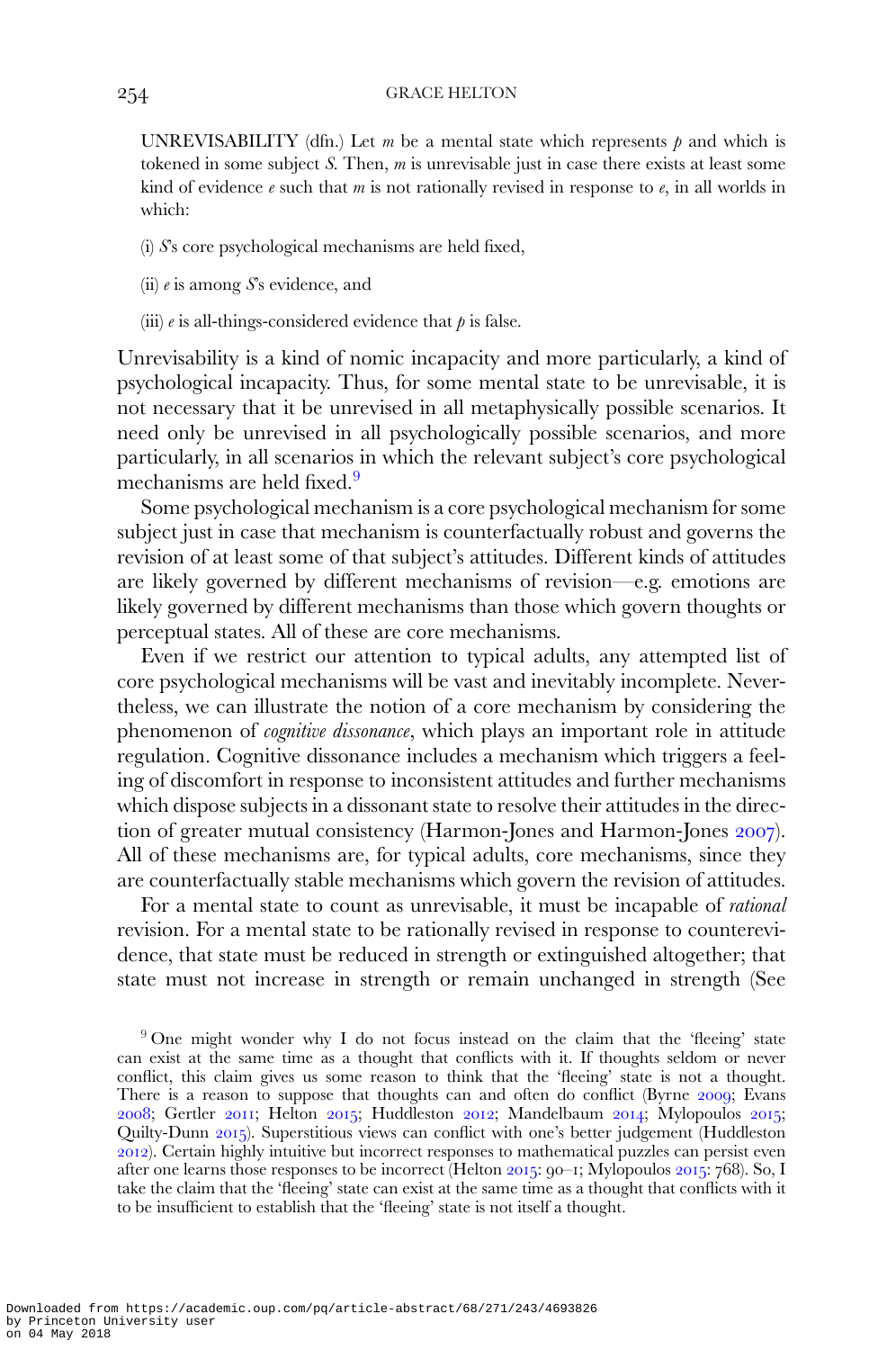footnote 9). Further, this state must be revised because of the evidence that conflicts with it, not because of non-evidential factors, such as prudential factors. Finally, the revision must occur via a non-deviant route. Suppose you should read in the paper that a generally favoured candidate is behind in exit polls and the shock causes you to fall and hit your head. Should the blow fortuitously cause you to lose your belief that the favoured candidate will win, your belief is revised by relevant evidence, but the route to revision is deviant, so the revision is not rational.

It is important to note that unrevisability is weaker than the familiar trait of *cognitive impenetrability*. Some mental state is cognitively impenetrable only if that mental state is rationally insusceptible to *all* sorts of counterevidence (Macpherson [2012](#page-21-24)). In contrast, some mental state is unrevisable just in case that mental state is rationally insusceptible to *at least some* sorts of counterevidence. Thus, every cognitively impenetrable mental state is unrevisable, but not every unrevisable mental state is cognitively impenetrable.

The difference between cognitive impenetrabilitiy and unrevisability can be illustrated as follows: suppose that some subject visually perceives a pineapple's shape. Suppose further that this subject's experience of the pineapple's shape is not rationally responsive to any kind of counterevidence—whether testimony, previously observed environmental patterns, conflicting information from other sensory modalities, or anything else. In this case, the visual perception of the pineapple's shape is cognitively impenetrable. It is therefore also unrevisable.

But now, suppose that the subject's visual experience of the pineapple's shape is rationally responsive to some kinds of counterevidence, but not other kinds. For instance, suppose the experience is rationally responsive to previously observed patterns in the environment but not to reliable testimony. In this case, the visual experience of the pineapple's shape is unrevisable, because there are some kinds of counterevidence which do not rationally influence it. At the same time, this experience is not cognitively impenetrable, since there are other kinds of counterevidence which do rationally influence it.

To show, then, that the 'fleeing' mental state is unrevisable, we need only establish that there are at least some kinds of counterevidence which have no rational impact on that state. We needn't additionally establish that the 'fleeing' state is rationally insusceptible to all forms of counterevidence, i.e. that it is cognitively impenetrable.

## *IV.1. An argument for the 'fleeing' mental state's unrevisability*

In this section, I argue that the 'fleeing' mental state is unrevisable. I will ultimately draw on this result to argue that the 'fleeing' state is perceptual. I do not claim that all perceptual experiences are unrevisable. But for those that are, their unrevisability can be used as part of an argument to establish that they are perceptual.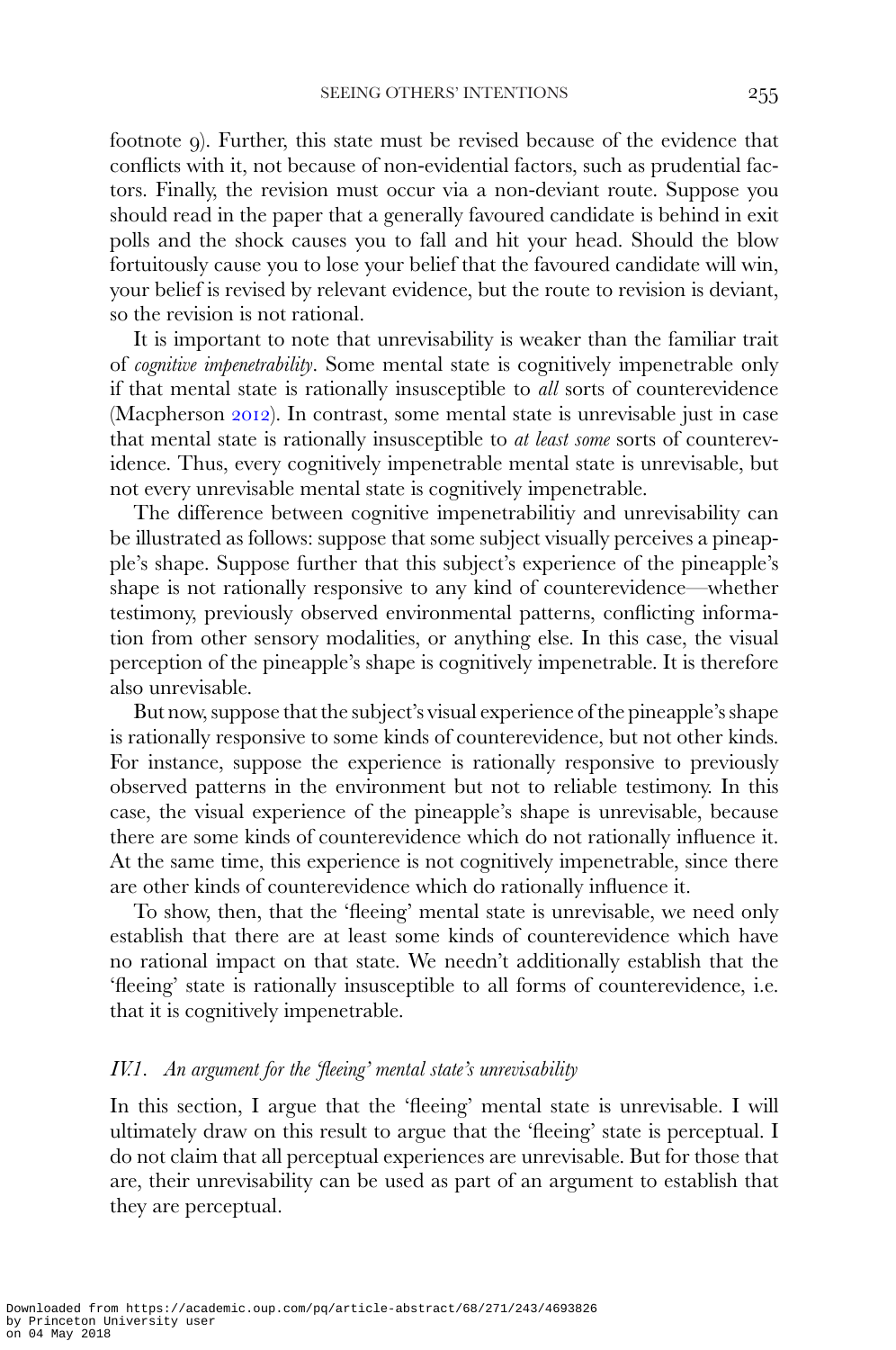Here is an inductive argument that the 'fleeing' mental state is unrevisable. Let *S* be a typical subject viewing the Heider and Simmel movie under normal viewing conditions:

- (1) *S* represents the smaller shapes as fleeing the triangle.
- (2) *S* enjoys all-things-considered evidence that the smaller shapes are not fleeing the triangle.
- (3) *S*'s representation as of the smaller shapes fleeing the triangle does not diminish in strength or disappear in response to the evidence that that representation is inaccurate.
- (4) *S*'s representation as of the smaller shapes fleeing the triangle is such that it cannot be rationally revised in response to at least some kinds of counter-evidence, i.e. the 'fleeing' mental state is unrevisable.

First to consider (1), which states that the typical subject viewing the Heider and Simmel movie represents the smaller shapes as fleeing the triangle. The reasons for accepting this claim have been previously enumerated: subjects describe the movie in terms that ascribe intentions to the animated figures, and this interpretation is irresistible. Introspection further supports the view that in viewing the Heider and Simmel movie, it just *seems* as though the shapes are fleeing, chasing, hiding, and so on.

Why accept (2), that the typical subject who tokens the 'fleeing' mental state possesses all-things-considered evidence that this mental state is inaccurate? Consider that the typical subject viewing the Heider and Simmel movie is likely very familiar with the medium of two-dimensional animation. So, we can safely suppose that this subject enjoys all-things-considered evidence that the figures in the animation are not *really* acting on intentions. This subject understands that these shapes are inanimate geometric shapes, incapable of acting or intending.

One concern about (2) is that it seems possible that the typical subject might *selectively* access her evidence that the figures are inanimate, flipping between this evidence and the fantasy that the figures are alive. On this view, this subject never accesses the relevant evidence *at the same time* that she tokens the 'fleeing' state. If this is right, then there is never a simultaneous conflict between the subject's accessed evidence and her representation.

Here is a reason to think that subjects at least sometimes access evidence that the figures are not animate at the very same time that subjects represent the figures as fleeing and engaging in other actions. Most subjects viewing the movie for the first time find it surprising and, relatedly, amusing. This suggests that subjects are aware that what they are experiencing is inaccurate even while they are in the grip of the illusion. For if this were not the case, it would be difficult to explain why the 'fleeing' representation should be surprising, since surprise necessarily involves a violation of expectations. Subjects should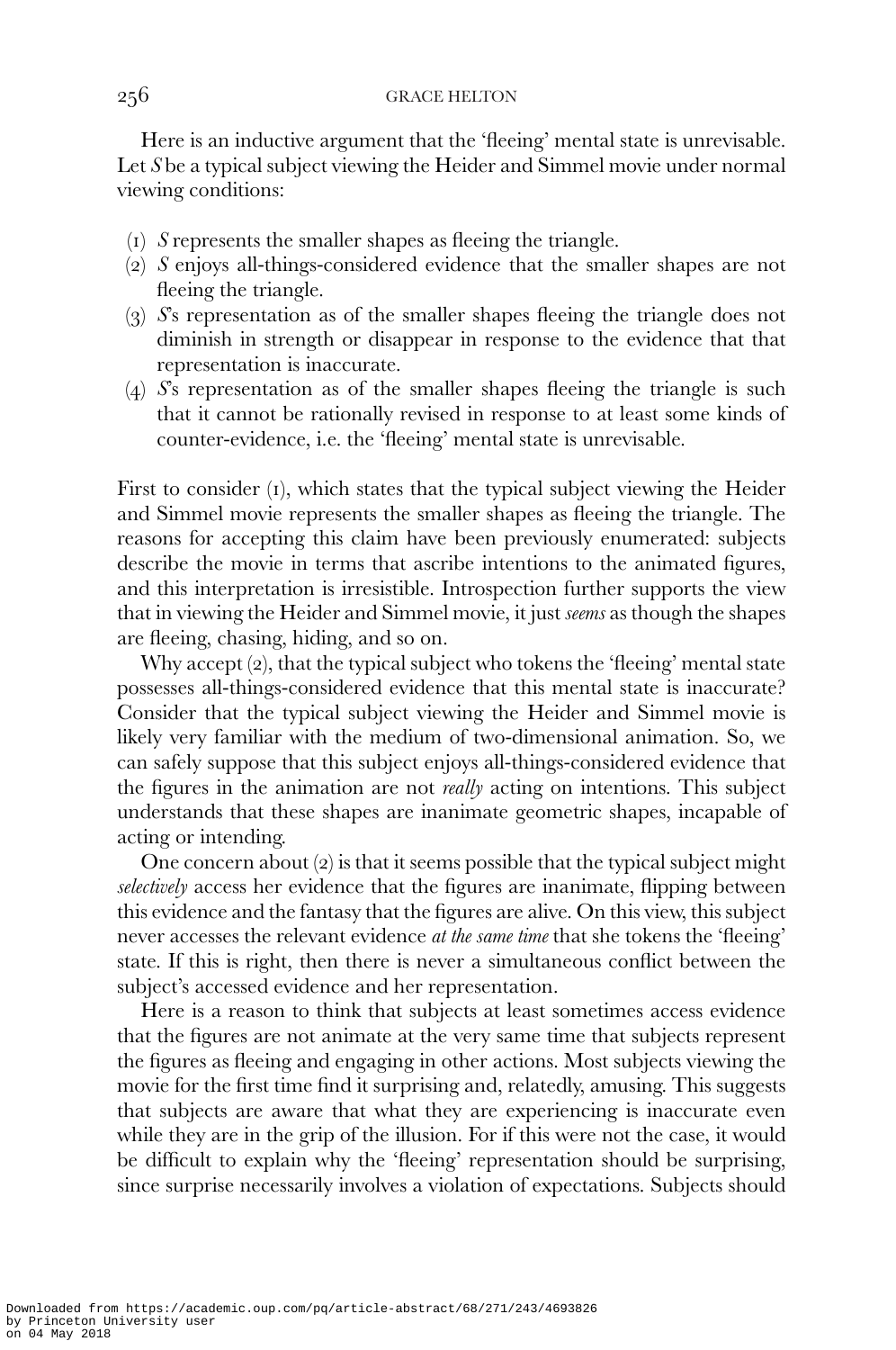find the movie no more surprising than seeing a blade of grass as green or than feeling an unsanded bit of wood as rough.

A different objection to (2) stems from the fact that the creatures in the Heider and Simmel movie inhabit a fictional world. Evaluated relative to the context of the relevant fictional world, it is *true* that the smaller shapes flee the triangle. Similarly, evaluated relative to the fictional world of *Pride and Prejudice*, it is *true* that Miss Bennet wishes to marry Mr Darcy. If the representation as of the smaller shapes fleeing the triangle is evaluated relative to the fictional world which these shapes inhabit, then the typical subject should lack evidence that this representation is inaccurate. For evaluated relative to the fictional context, this representation is accurate.

As it turns out, the fact that the Heider and Simmel movie describes a fictional world does not explain why it elicits an unrevisable representation of others' intentions. For there are contexts which don't involve fiction in which subjects represent others as acting and in which these representations appear insusceptible to counterevidence.

For instance, in one study, subjects reported that certain robots seemed to them to have a capacity to plan and a capacity to exercise self-control, even though the robots in question did not appear human-like or biological in nature (Gray and Wegner [2012](#page-20-18): 126–7). Since these robots were of a crude mechanical design, subjects were almost certainly aware that these robots did not in fact possess agency. Moreover, since these robots were three-dimensional entities, it seems unlikely that the subjects regarded them as inhabiting a fictional scenario.

Going forward, I will continue to talk in terms of the Heider and Simmel movie, since this stimulus has been empirically investigated in respects that are important to my argument. But I will help myself to the assumption that the fact that the Heider and Simmel movie depicts a fictional world is inessential to an explanation of why the movie gives rise to an unrevisable representation as of others' intentions.

Next, to defend (3), which states that the 'fleeing' mental state is neither reduced in strength nor extinguished in response to all-things-considered evidence that it is inaccurate. The support for  $(3)$  comes from a number of studies of the Heider and Simmel movie and of relevantly similar 'animacy' stimuli, which show that virtually all subjects represent the figures in these stimuli as animate (Scholl and Gao [2013](#page-21-1)). Indeed, the only subjects who do not experience the 'animacy' interpretation are those who have an autism spectrum disorder or lesions of the amygdala (Abell, Happé and Frith [2000](#page-19-7); Heberlein and Adolphs [2004](#page-20-6); Klin [2000](#page-21-25); Rutherford, Pennington and Rogers [2006](#page-21-26)). If the typical subject's 'fleeing' state were in some cases revised in response to conflicting evidence, we would expect some subjects to report that the 'fleeing' state is diminished in strength or disappears after onset. But we do not find this.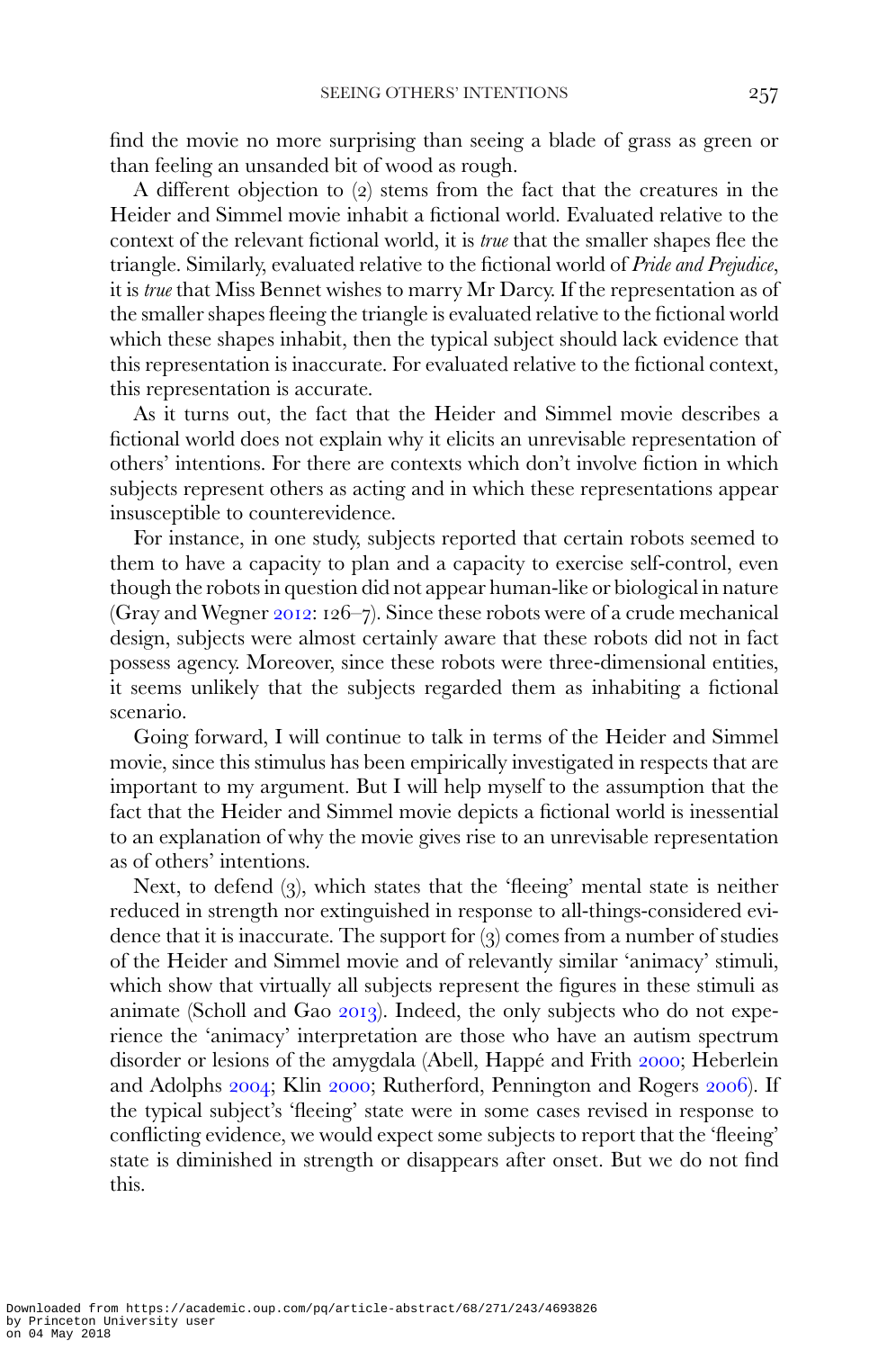### 258 GRACE HELTON

The claim that the 'fleeing' mental state is unrevisable is further supported by the fact that the 'fleeing' state remains robust for subjects across multiple viewings. For instance, many researchers working on the psychology of animacy have seen the Heider and Simmel movie countless times. These researchers continue to experience the smaller shapes as fleeing the triangle, even after multiple viewings (Scholl and Gao [2013](#page-21-1)). So, permitting subjects additional time to assimilate the counterevidence does not seem to impact the 'fleeing' state.

I have argued that the typical subject viewing the Heider and Simmel movie has a counterfactually robust tendency to represent the smaller shapes as fleeing the triangle and that this tendency is not responsive to evidence that the shapes aren't really fleeing the triangle. These claims together give us some reason to think that the typical subject's 'fleeing' mental state is not capable of being rationally revised in response to at least some sorts of counterevidence, i.e. that the 'fleeing' state is unrevisable.

### *IV.2. Objections to the unrevisability claim*

Since the argument presented is inductive, it purports to show that  $(1)$ — $(3)$ together probabilify (4). The argument does not purport to show that  $(1)$ — $(3)$ together entail (4). Thus, one might grant that  $(1)$ — $(3)$  are true but maintain that there are other grounds for rejecting the conclusion that the 'fleeing' mental state is unrevisable. I will consider and reject two such grounds.

A first reason to doubt that the 'fleeing' mental state is unrevisable comes from the fact that tested subjects tend to be highly educated members of industrially developed countries. These subjects are likely to have been extensively exposed to cartoons and graphically rich video games. It is not unreasonable to suppose that this exposure has trained such subjects to suspend reality when presented with animations. Thus, it seems at least plausible that such subjects have a masked capacity to revise the 'fleeing' state in response to counterevidence, a capacity which is obscured by their culturally entrained preference to indulge fantasy over reality.

Cross-cultural research on animacy stimuli refutes the hypothesis that subjects' familiarity with animated media explains their tendency to experience the smaller shapes as fleeing the triangle. Both Germans and hunter-horticulturist Shuar subjects token 'animacy' interpretations in response to 'animacy' stimuli (Barrett *et al.* [2005](#page-19-8)). The fact that the 'animacy' interpretation arises for subjects very seldom exposed to animated media suggests that the tendency of subjects to represent the Heider and Simmel figures as animate is not the product of culturally specific training. So, there is no reason to think that subjects could suspend their representations of the figures as animate, were they to choose to.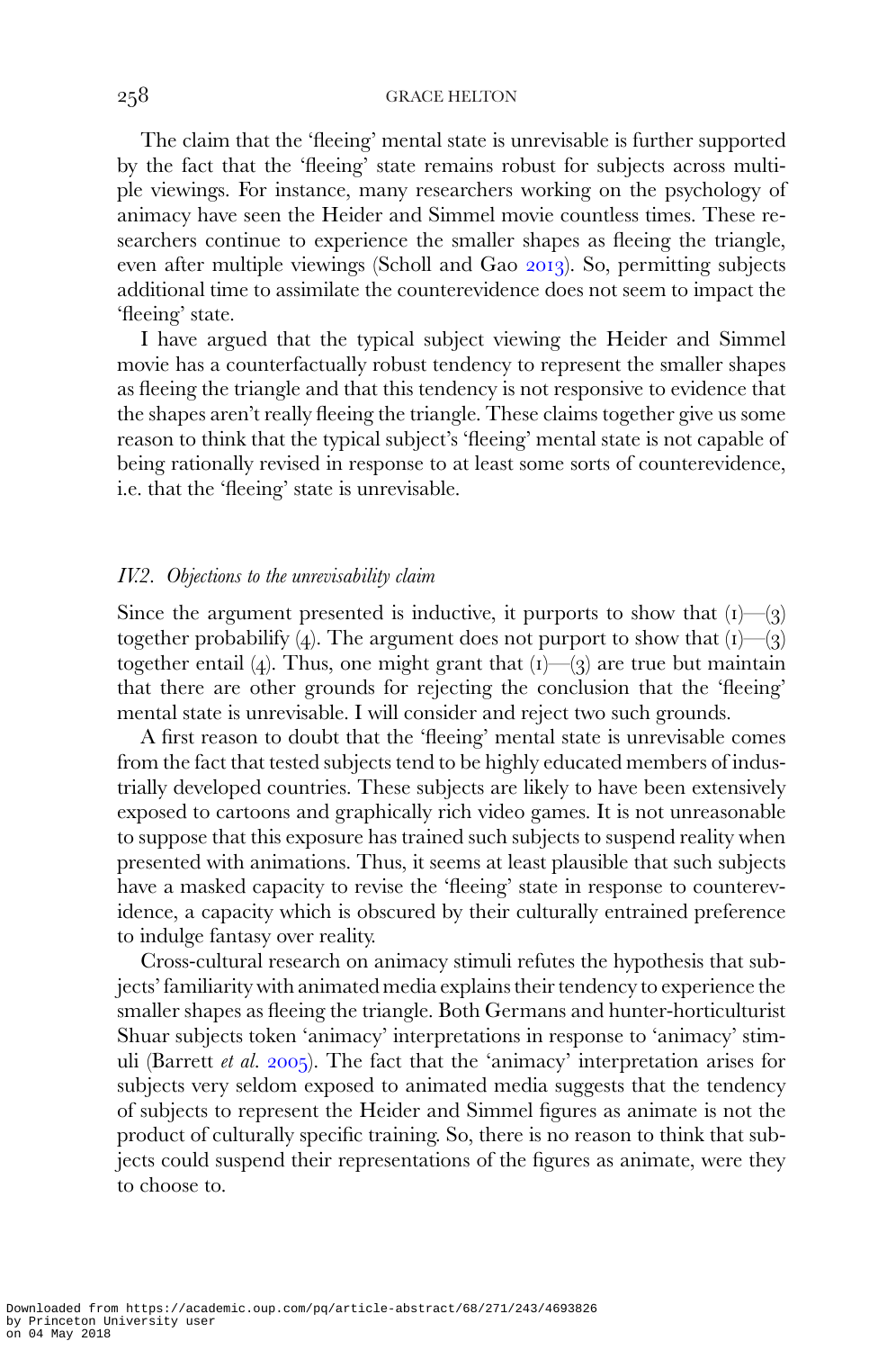A second reason to doubt that the 'fleeing' mental state is unrevisable comes from the suspicion that the 'fleeing' state might be destroyed by means of a broadly Pavlovian process of conditioning. For instance, perhaps electrically shocking subjects at appropriate times would destroy their tendency to represent the Heider and Simmel figures as animate.

If it should turn out that a process of conditioning could extinguish the 'fleeing' mental state, this result would not show that the 'fleeing' state is revisable in the relevant sense. Recall that unrevisability is a kind of incapacity to be *rationally* revised. Pavlovian interventions do not involve evidence; rather, they forge positive or negative associations with relevant stimuli. Hence, such interventions cannot bring about a rational revision.

I conclude that the 'fleeing' mental state is unrevisable. In the next section, I argue that the fact that the 'fleeing' state is unrevisable can be used to show that the 'fleeing' state is not a thought or a delusion.

## V. IS THE 'FLEEING' MENTAL STATE A THOUGHT?

In Section III, I argued that the claim that the 'fleeing' mental state is a System 1 thought is more attractive than other cognitive explanations. In this section, I argue that the System 1 explanation ultimately fails because it cannot accommodate the fact that the 'fleeing' state is unrevisable. I also argue that the view that the 'fleeing' state is a delusion cannot explain the fact that the 'fleeing' state is unrevisable.

To be clear, I will argue that System 1 thoughts have a certain capacity for rationality, not that System 1 thoughts are in fact rational. I will also not claim that System 1 thoughts are typically or often rational. Thus, the observation that System 1 thoughts sometimes conflict with other thoughts is not a counterexample to my claim.

Furthermore, my claim is that *already-tokened* System 1 thoughts can be revised. This claim is neutral on whether System 1 thoughts can be *formed* on rational grounds. Since unrevisability concerns whether already-tokened attitudes can be revised, it is irrelevant whether System 1 thoughts are capable of being rationally formed.<sup>[10](#page-16-0)</sup>

## *V.1. System 1 thoughts as revisable*

The question of how and whether System 1 thoughts can be revised is a matter of ongoing empirical inquiry. Nevertheless, a recent study provides us some reason to think that System 1 thoughts are revisable. Subjects were presented with a series of cognitive problems of the kind that tend to elicit System 1

<span id="page-16-0"></span> $10$  Mandelbaum ([2014](#page-21-22)) argues that thoughts are never rationally formed.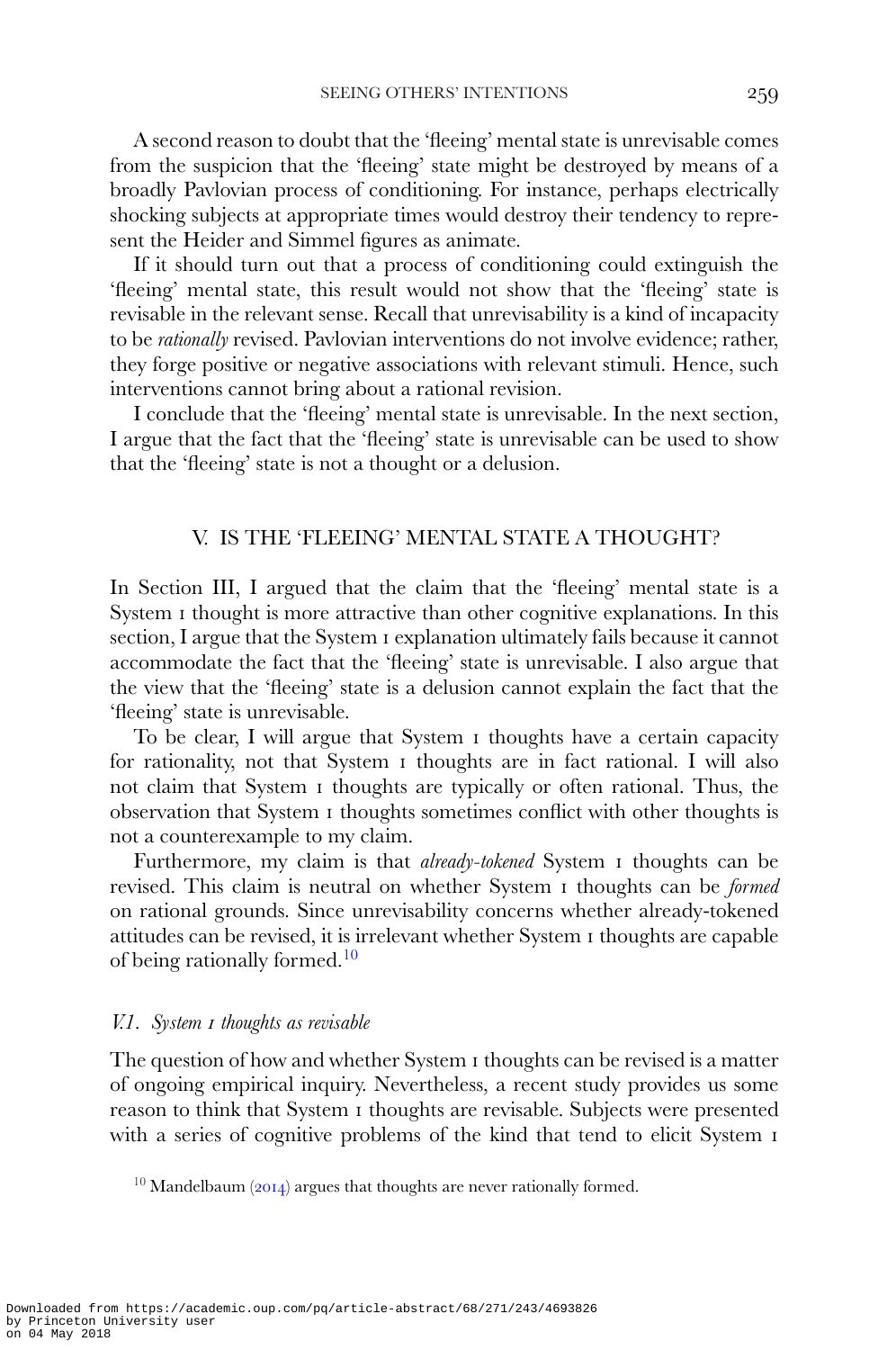responses. In some of these problems, the intuitive, System 1 response was correct. In others, the intuitive, System 1 response was incorrect. Subjects who provided an incorrect System 1 response reported a relatively weak feeling of confidence in their response. Further, when given the opportunity to reevaluate their responses, subjects who reported this relatively weak feeling of confidence spent a longer time producing a second response than other subjects. These subjects were also more likely to change their answer than other subjects. This longer response time suggests that in forming their second response, these subjects switched to an analytic, System 2 mode of thinking (Thompson and Johnson [2014](#page-21-27)).

This study suggests that the following mechanisms govern the revision of System 1 thoughts: a mechanism which detects conflict between System 1 thoughts and other available evidence, a mechanism which triggers a weak feeling of confidence in response to the detection of such a conflict, and a mechanism which facilitates increased analytic engagement in response to a weak feeling of confidence.

This cluster of mechanisms plausibly renders System 1 thoughts capable of being rationally revised. For if System 1 thoughts lacked such a capacity, it would be difficult to explain why this cluster of mechanisms should exist. If not to respond to conflicts between System 1 thoughts and evidence derived from other sources, it is hard to see why a mechanism for detecting such conflicts should exist. If not to trigger re-evaluation of the evidence, it is hard to see why the detection of such conflicts should trigger in subjects a weak feeling of confidence. And if not to minimize such conflicts, it is hard to see why this feeling should in turn prompt subjects to re-evaluate the evidence in a more analytical mode of thought. $\frac{11}{2}$  $\frac{11}{2}$  $\frac{11}{2}$ 

We have some reason, then, to think that System I thoughts are capable of being rationally revised. Moreover, there is no reason to think that this capacity is selectively responsive to some sorts of counterevidence but not others. Thus, it would appear that System 1 thoughts are revisable. Since the 'fleeing' state is unrevisable, it is unlikely that the 'fleeing' state is a System  $\sigma$  thought.<sup>[12](#page-17-1)</sup>

## *V.2. Is the 'fleeing' state a delusion?*

So far, I've argued that it is unlikely that the 'fleeing' mental state is a System 1 thought. This result leaves open the possibility that the 'fleeing' state is an aberrant thought, such as a delusion. Since delusions are characteristically

<span id="page-17-0"></span><sup>&</sup>lt;sup>11</sup> Subjects' changed responses were not always in the direction of increased accuracy, which might be explained by the difficulty of the problems used (Thompson and Johnson  $2014$ : 217).

<span id="page-17-1"></span> $^{2}$  There is some evidence that System 1 thoughts are not extinguished in response to counterevidence but are rather moved to the level of the non-conscious in response to such evidence (Svedholm-Häkkinen [2015](#page-21-28)). If this view is correct, then the 'fleeing' state is unlikely to be a System 1 thought, since the 'fleeing' state remains conscious for most subjects.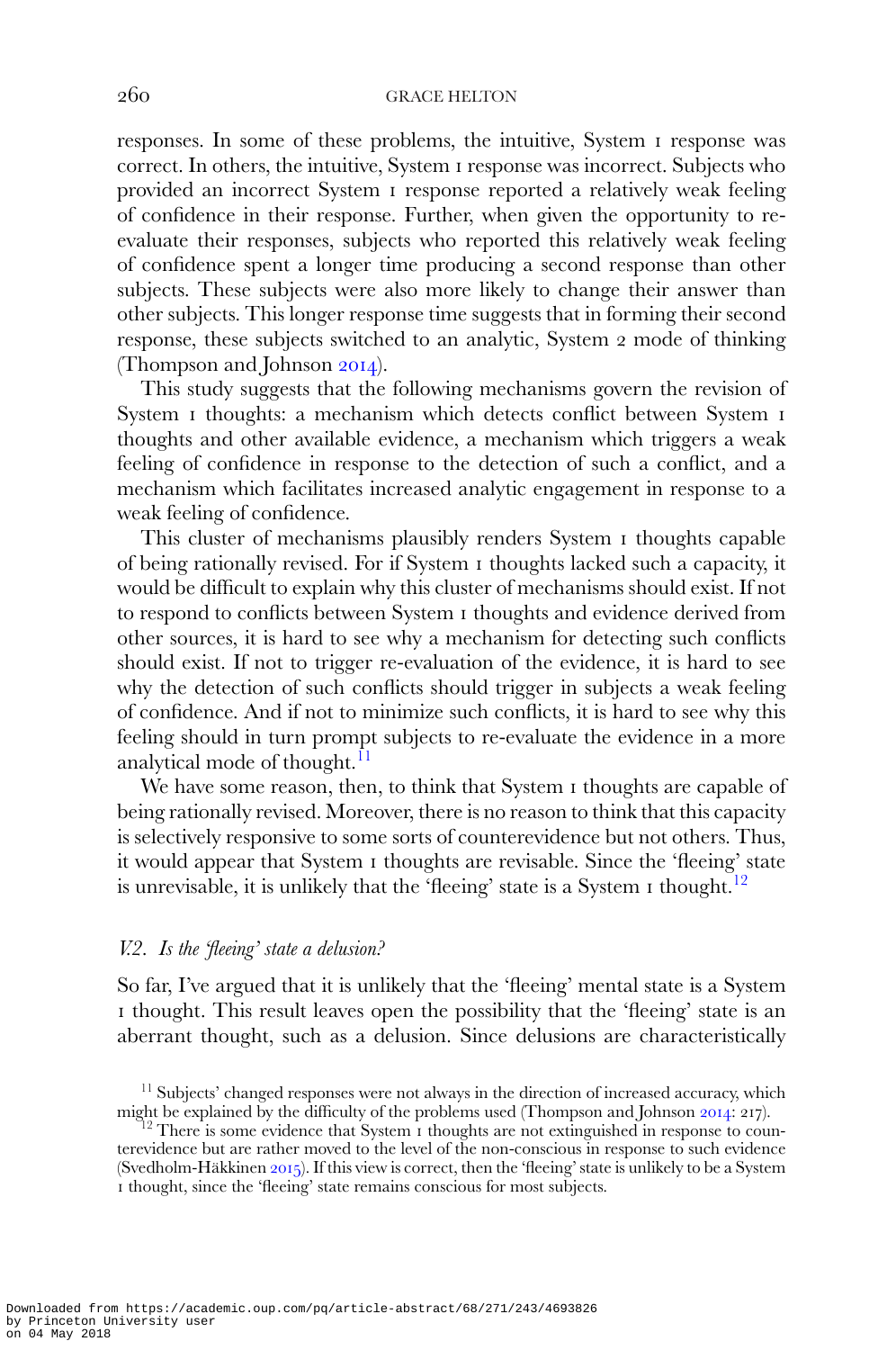unrevisable, the delusion-based view of the 'fleeing' state is at least consistent with the result that the 'fleeing' state is unrevisable (Byrne [2011](#page-19-9): 120, [2012](#page-20-19): 106–7). Nevertheless, I will argue that the delusion-based explanation cannot *explain* why the 'fleeing' state is unrevisable. This is because the mechanisms which underpin delusional persistence do not figure in the 'fleeing' state.

Recent results suggest that delusions are unresponsive to counterevidence because their subjects have atypical evidence-gathering tendencies and—in the case of persecutory delusions—atypically high levels of worry (Favrod *et al*. [2014](#page-20-20); Freeman *et al*. [2015](#page-20-21); Freeman and Garety [2014](#page-20-22); Garety *et al*. [2014](#page-20-23); Moritz *et al*. [2013](#page-21-29)). However, the 'fleeing' state is reliably elicitable in most subjects, including those who have typical evidence-gathering tendencies and typical levels of worry. Thus, the mechanisms which explain delusional persistence are simply absent in many subjects who token the 'fleeing' state. So, the view that the 'fleeing' state is a delusion cannot explain why the 'fleeing' state is unrevisable in these typical subjects.

In light of the failure of extant cognitive attitudes to account for the 'fleeing' mental state, one might propose that the 'fleeing' state is a novel cognitive attitude. This state might be a *sui generis* attitude, such as a 'seeming, ' or it might be a novel variant of one the familiar attitudes, such as a novel sort of thought or delusion.

The suggestion that the 'fleeing' mental state is a *sui generis* attitude cannot be altogether ruled out. Indeed, if there were no better explanation available, we should endorse this hypothesis. However, as I will now show, there is a better explanation, one which does not force us to enlarge our ontology of mental attitudes. On this view, the 'fleeing' state is a visual illusion.<sup>[13](#page-18-0)</sup>

## VI. VISUALLY PERCEIVING THE INTENTIONS OF OTHERS

On the visual explanation, the 'fleeing' mental state is a visual experience. More precisely, the 'fleeing' state is a visual illusion, since it misrepresents inanimate entities as acting on intentions. Since the view that the 'fleeing' state is a visual illusion posits that the state is an established mental kind, the view is less ontically extravagant than the view that the 'fleeing' state is a novel kind of attitude. At the same time, the view that the 'fleeing' state is a visual illusion can explain the unrevisability of the 'fleeing' state, succeeding where cognitive explanations failed.

Visual illusions are characteristically unresponsive to at least some kinds of counterevidence. There are two major explanations of why this is so. On the first account, at least some sorts of extravisual information never enter

<span id="page-18-0"></span><sup>13</sup> The view that the 'fleeing' state is an associative, arational *alief* warrants more consideration than I can give it here (Gendler [2008](#page-20-24)a[,b\)](#page-20-25). For concerns about positing aliefs, see Currie and Ichino ([2012](#page-20-26)), Doggett ([2012](#page-20-27)), Nagel ([2012](#page-21-30)), and Mandelbaum ([2013](#page-21-31)).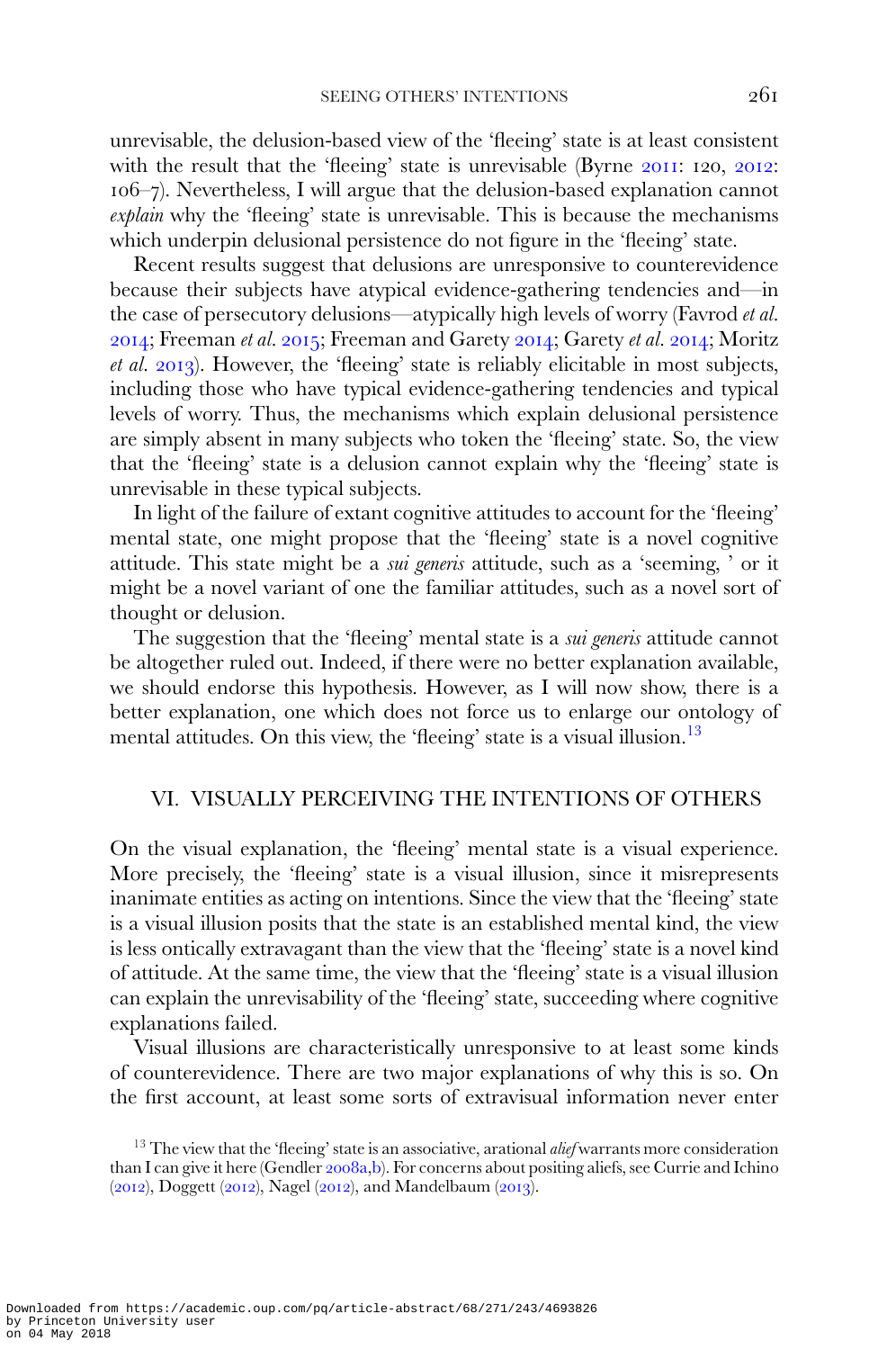into the visual system as inputs, with the result that this information does not impact visual experience. On this view, the visual system lacks access to such information. (Fodor  $1083$ ,  $1084$ ,  $2001$ : 63). On the second account, the visual system cannot process at least some sorts of extra-visual information, with the result that this information does not impact visual experience. On this view, even if the visual system were to enjoy access such information, it would not be able to interpret that information (Barrett [2006](#page-19-10); Carruthers [2004](#page-20-31), [2006](#page-20-32), [2011](#page-20-33)).

For our purposes, it does not matter which of these explanations of visual illusions is correct. Either explanation can account for the unrevisability of the 'fleeing' mental state. On the first explanation, the reason the 'fleeing' state is unresponsive to conflicting evidence is that the 'fleeing' state is a visual experience, and the visual system lacks access to at least some kinds of extravisual evidence. On the second explanation, the reason the 'fleeing' state is unresponsive to conflicting evidence is that the 'fleeing' state is a visual experience, and the visual system lacks the capacity to process at least some kinds of extravisual evidence. Either way, by positing that the 'fleeing' state is a visual experience, and more particularly a visual illusion, we can satisfyingly explain its unrevisability by appealing to the mechanisms which underlie visual illusions more generally. $14$ 

## REFERENCES

- <span id="page-19-7"></span>Abell, F., Happé, F. and Frith, U. (2000) 'Do Triangles Play Tricks? Attribution of Mental States to Animated Shapes in Normal and Abnormal Development', *Journal of Cognition and Development*, 15: 1–16.
- <span id="page-19-3"></span>Audi, R. (2013) *Moral Perception*. Princeton: Princeton University Press.
- <span id="page-19-10"></span>Barrett, H. (2006) 'Modularity and Design Reincarnation', in P. Carruthers, S. Stich and S. Laurence (eds) *The Innate Mind*, Vol. 2, 199–217. Oxford: OUP.
- <span id="page-19-8"></span>Barrett, H. C. *et al.* (2005), 'Accurate Judgments of Intention from Motion Cues Alone: A Cross-Cultural Study', *Evolution and Human Behavior*, 26: 313–31.
- <span id="page-19-4"></span>Bayne, T. (2008) 'The Phenomenology of Agency', *Philosophy Compass*, 3: 182–202.
- <span id="page-19-5"></span>—— (2009) 'Perception and the Reach of Phenomenal Content', *The Philosophical Quarterly*, 59: 385–404.
- <span id="page-19-6"></span>Block, N. (2014) 'Seeing-As in the Light of Vision Science', *Philosophy and Phenomenological Research*, 89: 560–72.
- <span id="page-19-1"></span>Brogaard, B. (2014) 'The Phenomenal Use of "Look" and Perceptual Representation', *Philosophy Compass*, 9: 455–68.
- <span id="page-19-9"></span><span id="page-19-2"></span><span id="page-19-0"></span>Butterfill, S. (2009) 'Seeing Causings and Hearing Gestures',*The Philosophical Quarterly*, 59: 405–28. Byrne, A. (2009) 'Experience and Content', *The Philosophical Quarterly*, 59: 429–51.
	- —— (2011) 'Knowing That I Am Thinking', in A. Hatzimoysis (ed.) *Self-Knowledge*, 105–24. Oxford: OUP.

<span id="page-19-11"></span> $14$  For invaluable feedback on this paper, I would like to thank: Tom Avery, Ned Block, Chiara Brozzo, David Chalmers, Jeremy Dolan, Gabriele Ferretti, Don Garrett, Kris Goffin, Laura Gow, Zoe Jenkin, Angelica Kaufmann, Alex Kiefer, Tim Maudlin, Bence Nanay, Jake Quilty-Dunn, John Richardson, Adam Schneit, Maarten Steenhagen, Michael Strevens, Margot Strohminger, Neil Van Leeuwen, Henry Shevlin, and Nick Young, as well as audiences at: Colgate University, CUNY Graduate Center, and Hobart & William Smith Colleges. Special thanks to two anonymous referees.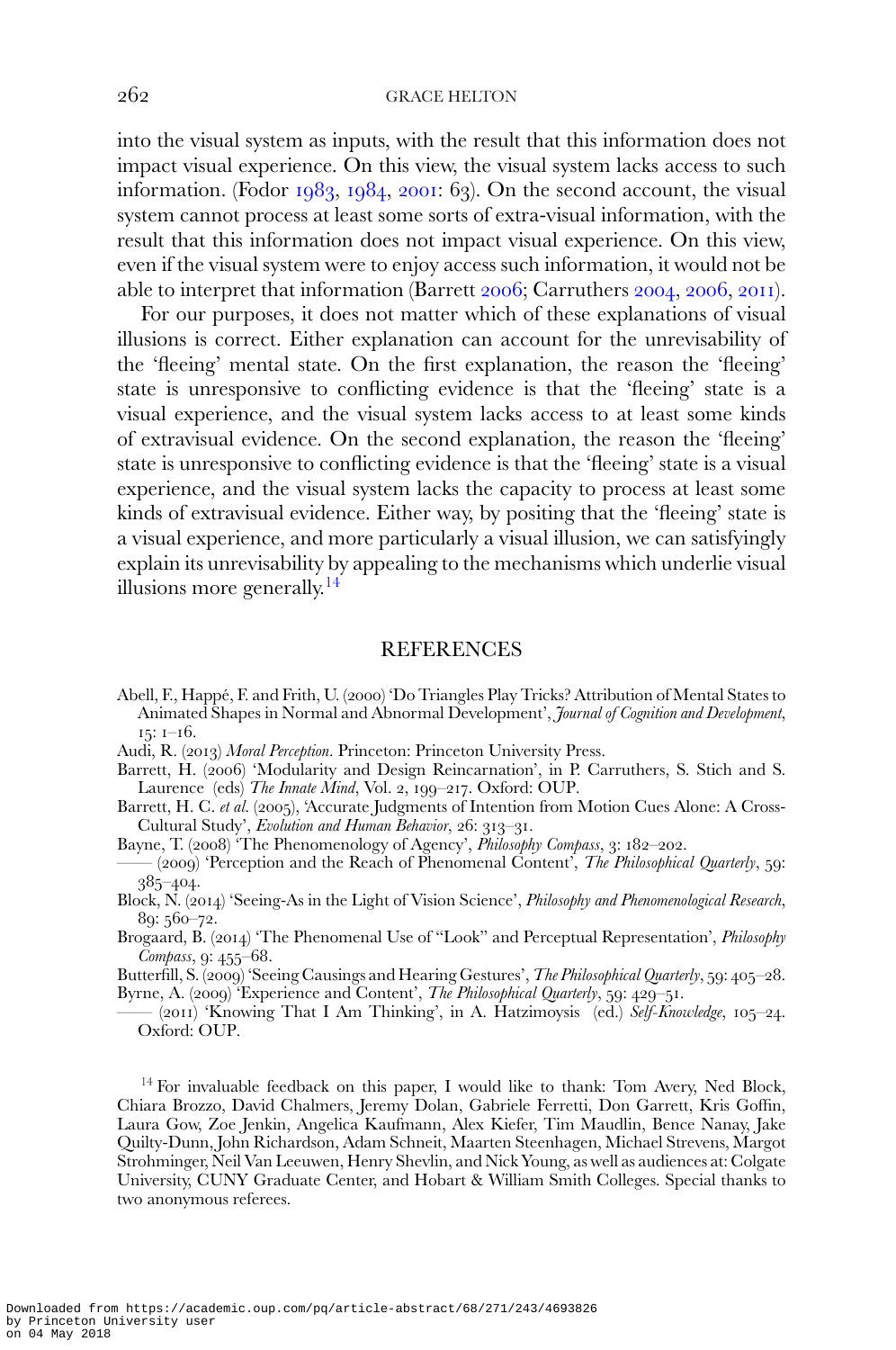<span id="page-20-19"></span>—— (2012) 'Knowing What I See', in D. Smithies and D. Stoljar (eds)*Introspection and Consciousness*, 183–210. Oxford: OUP.

- <span id="page-20-3"></span>Carey, S. (2009) *The Origin of Concepts*. New York: Oxford University Press.
- <span id="page-20-31"></span>Carruthers, P. (2004) 'The Mind is a System of Modules Shaped by Natural Selection', in C. Hitchcock (ed.) *Contemporary Debates in Philosophy of Science*, 293–311. Oxford: Blackwell.
	- —— (2006) *The Architecture of the Mind*. Oxford: OUP.
- <span id="page-20-33"></span><span id="page-20-32"></span>—— (2011) *The Opacity of Mind: An Integrative Theory of Self-Knowledge*. Oxford: OUP.
- <span id="page-20-1"></span>—— (2015) 'Perceiving Mental States', *Consciousness and Cognition*, 36: 498–507.
- <span id="page-20-11"></span>Casati, R. and Varzi, A. (2014) 'Holes', in: E. N. Zalta (ed.) *The Stanford Encyclopedia of Philosophy*. <[https://plato.stanford.edu/archives/spr](https://plato.stanford.edu/archives/spr2014/entries/holes/protect $
elax >$)2014/entries/holes/> accessed 29 July 2017.
- <span id="page-20-7"></span>Chappell, T. (2008) 'Moral Perception', *Philosophy*, 83: 421–37.
- <span id="page-20-5"></span>Congiu, S., Schlottmann, A. and Ray, E. (2010), 'Unimpaired Perception of Social and Physical Causality, but Impaired Perception of Animacy in High Functioning Children with Autism', *Journal of Autism and Developmental Disorders*, 40: 39–53.
- <span id="page-20-8"></span>Cullison, A. (2010) 'Moral Perception', *European Journal of Philosophy*, 18: 159–75.
- <span id="page-20-26"></span>Currie, G. and Ichino, A. (2012), 'Aliefs Don't Exist, Though Some of Their Relatives Do', *Analysis* 72: 788–98.
- <span id="page-20-27"></span>Doggett, T. (2012) 'Some Questions for Tamar Szabo ó Gendler', *Analysis* 72: 764–74.
- <span id="page-20-14"></span>Evans, J. S. B. (2008) 'Dual-Processing Accounts of Reasoning, Judgment, and Social Cognition', *Annual Review of Psychology*, 59: 255–78.
- <span id="page-20-9"></span>Farennikova, A. (2013) 'Seeing Absence', *Philosophical Studies*, 166: 429–54.
- <span id="page-20-20"></span>Favrod, J. *et al.* (2014) 'Sustained Antipsychotic Effect of Metacognitive Training in Psychosis: A Randomized-Controlled Study', *European Psychiatry*, 29: 275–81.
- <span id="page-20-10"></span>Fish, W. (2012) 'High-Level Properties and Visual Experience', *Philosophical Studies*, 162: 43–55.
- <span id="page-20-28"></span>Fodor, J. A. (1983). *The Modularity of Mind*. Bradford: Books/MIT Press.
- <span id="page-20-29"></span>—— (1984) 'Observation reconsidered', *Philosophy of Science*, 51: 23–43.
- <span id="page-20-30"></span>—— (2001) *The Mind Doesn't Work That Way: The Scope and Limits of Computational Psychology*. Cambridge, MA: MIT Press.
- <span id="page-20-15"></span>Frederick, S. (2005) 'Cognitive Reflection and Decision Making',*The Journal of Economic Perspectives*, 19: 25–42.
- <span id="page-20-21"></span>Freeman, D. *et al.* (2015) 'Effects of Cognitive Behaviour Therapy for Worry on Persecutory Delusions in Patients with Psychosis (WIT): A Parallel, Single-Blind, Randomised Controlled Trial with a Mediation Analysis', *The Lancet Psychiatry*, 2: 305–13.
- <span id="page-20-22"></span>——and Garety, P. (2014) 'Advances in Understanding and Treating Persecutory Delusions: A Review', *Social Psychiatry and Psychiatric Epidemiology*, 49: 1179–89.
- <span id="page-20-2"></span>Gallagher, S. (2008) 'Direct Perception in the Intersubjective Context', *Consciousness and Cognition*, 17: 535–43.
- <span id="page-20-13"></span>Gao, T. and Scholl, B. J. (2011) 'Chasing vs. Stalking: Interrupting the Perception of Animacy', *Journal of Experimental Psychology: Human Perception and Performance*, 37: 669–84.
- <span id="page-20-12"></span>——Newman, G. E. and Scholl, B. J. (2009) 'The Psychophysics of Chasing: A Case Study in the Perception of Animacy', *Cognitive Psychology*, 59: 154–79.
- <span id="page-20-23"></span>Garety, P. *et al.* (2014) 'Cognitive Mechanisms of Change in Delusions: An Experimental Investigation Targeting Reasoning to Effect Change in Paranoia', *Schizophrenia Bulletin*, 41: 400–10.
- <span id="page-20-24"></span>Gendler, T. S. (2008a) 'Alief and Belief ', *The Journal of Philosophy*, 105: 634–63.
- <span id="page-20-25"></span>—— (2008b) 'Alief in Action (and Reaction)', *Mind & Language*, 23: 552–85.
- <span id="page-20-17"></span>Gertler, B. (2011) 'Self-Knowledge and The Transparency of Belief ', in A. Hatzimoysis (ed.) *Self-Knowledge*, 125–45. Oxford: OUP.
- <span id="page-20-4"></span>Gluer, K. (2009) 'In Defence of a Doxastic Account of Experience', *Mind & Language*, 24: 297–327.
- <span id="page-20-18"></span>Gray, K. and Wegner, D. M. (2012) 'Feeling Robots and Human Zombies: Mind perception and the Uncanny Valley', *Cognition*, 125: 125–30.
- <span id="page-20-16"></span>Harmon-Jones, E. and Harmon-Jones, C. (2007) 'Cognitive Dissonance Theory after 50 Years of Development', *Zeitschrift für Sozialpsychologie*, 38: 7–16.
- <span id="page-20-0"></span>Hashimoto, H. (1966) 'A Phenomenal Analysis of Social Perception', *Journal of Child Development*, 2: 1–26.
- <span id="page-20-6"></span>Heberlein, A. S. and Adolphs, R. (2004) 'Impaired Spontaneous Anthropomorphizing Despite Intact Perception and Social Knowledge', *Proceedings of the National Academy of Sciences of the United States of America*, 101: 7487–91.